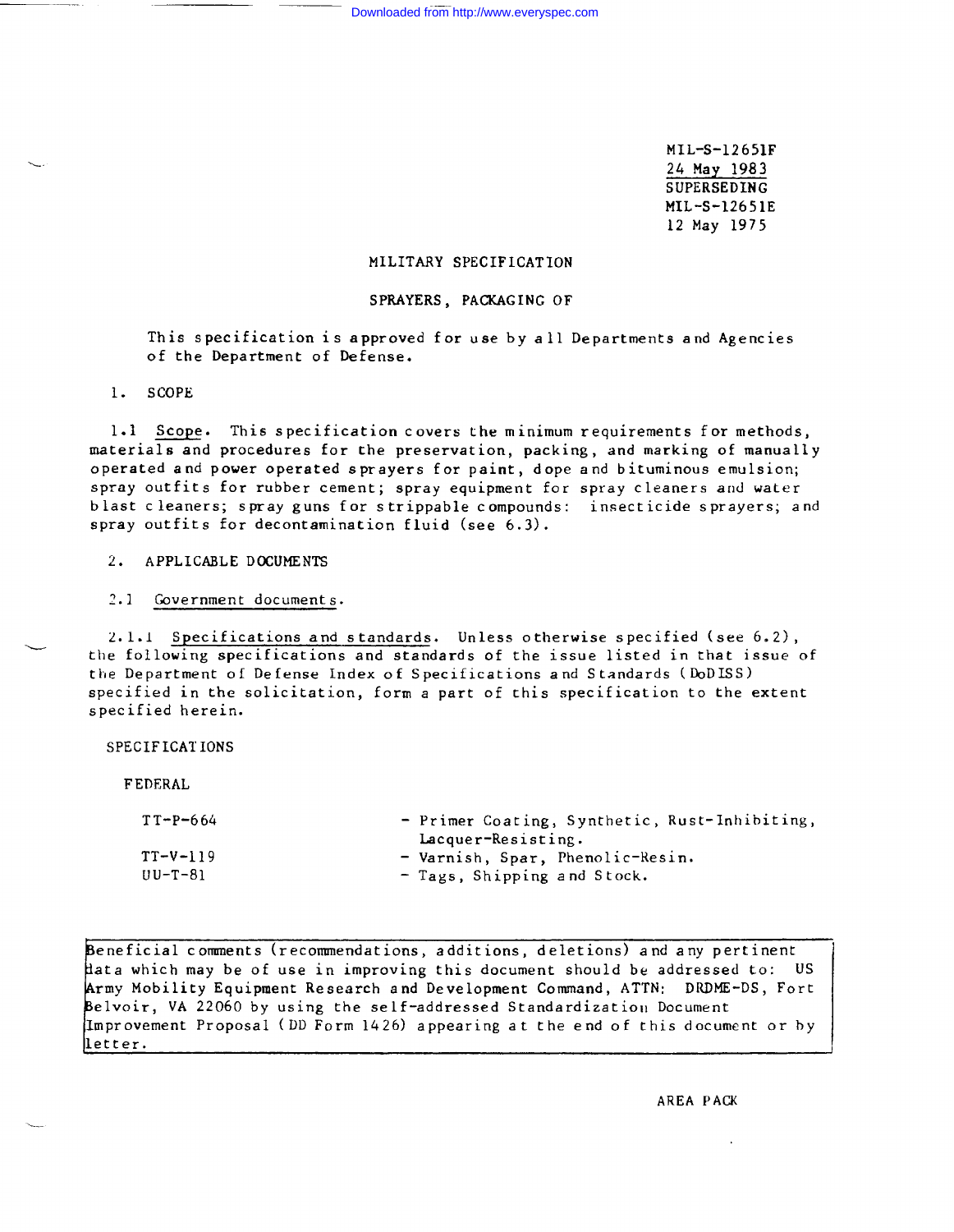| $PPP-B-601$<br>$PPP-B-621$<br>$PPP-B-636$<br>$PPP-C-843$<br>$PPP-P-40$ | - Boxes, Wood, Cleated-Plywood.<br>- Boxes, Wood, Nailed and Lock-Corner.<br>- Boxes, Shipping, Fiberboard.<br>- Cushioning Material, Cellulosic.<br>- Packaging of Hand Tools. |
|------------------------------------------------------------------------|---------------------------------------------------------------------------------------------------------------------------------------------------------------------------------|
| MILITARY                                                               |                                                                                                                                                                                 |
| $MIL-C-104$                                                            | - Crates, Wood: Lumber and Plywood Sheathed,                                                                                                                                    |
|                                                                        | Nailed and Bolted.                                                                                                                                                              |
| $ML-P-116$                                                             | - Preservation, Methods of.                                                                                                                                                     |
| $MIL-B-121$                                                            | - Barrier Material, Greaseproofed, Water-<br>proofed, Flexible.                                                                                                                 |
| $ML-R-196$                                                             | - Repair Parts, Accessories, and Kits,<br>Mechanical; Packaging of.                                                                                                             |
| $MIL-P-775$                                                            | - Packaging of Hose, Hose Assemblies, Rubber,<br>Plastic, Fabric, or Metal, (Including<br>Tubing); and Fittings, Nozzles, and<br>Strainers.                                     |
| $MIL-L-2105$                                                           | - Lubricating Oil, Gear, Multi-Purpose.                                                                                                                                         |
| $ML-C-3600$                                                            | - Compressors, Rotary, Power-Driven; and<br>Compressors, Reciprocating, Power-Driven:<br>Air and Gas (Except Oxygen and Refrigerant),<br>Packaging of.                          |
| $MIL-C-3774$                                                           | - Crates Wood; Open 12,000- and 16,000-Pound<br>Capacity.                                                                                                                       |
| $MIL-C-5501$                                                           | - Caps and Plugs, Protective, Dust and Moisture<br>Seal.                                                                                                                        |
| MIL-E-10062                                                            | - Engines: Preparation for Shipment and<br>Storage of.                                                                                                                          |
| $MIL-V-13811$                                                          | - Varnish, Waterproofing, Electrical, Ignition.                                                                                                                                 |
| $MIL-E-16298$                                                          | - Electric Machines Having Rotating Parts and<br>Associated Repair Parts: Packaging of.                                                                                         |
| $ML-T-22085$                                                           | - Tape, Adhesive, Preservation and Sealing.                                                                                                                                     |
| $MIL-P-46093$                                                          | - Primer Coating, Synthetic (For Brake Drums).                                                                                                                                  |
| $MIL-A-46153$                                                          | - Antifreeze, Ethylene Glycol, Inhibited, Heavy<br>Duty, Single Package.                                                                                                        |
| MIL-C-52950                                                            | - Crates, Wood, Open and Covered.                                                                                                                                               |
| <b>STANDARDS</b>                                                       |                                                                                                                                                                                 |
| FEDERAL                                                                |                                                                                                                                                                                 |
| $FED-STD-101$                                                          | - Preservation and Packing Materials:<br>Test<br>Procedures.                                                                                                                    |
| MILITARY                                                               |                                                                                                                                                                                 |
| $MIL-STD-105$                                                          | - Sampling Procedures and Tables for Inspection<br>by Attributes.                                                                                                               |
| $MIL-TSTD-129$                                                         | - Marking for Shipment and Storage.                                                                                                                                             |

 $\sim$ 

 $\sim$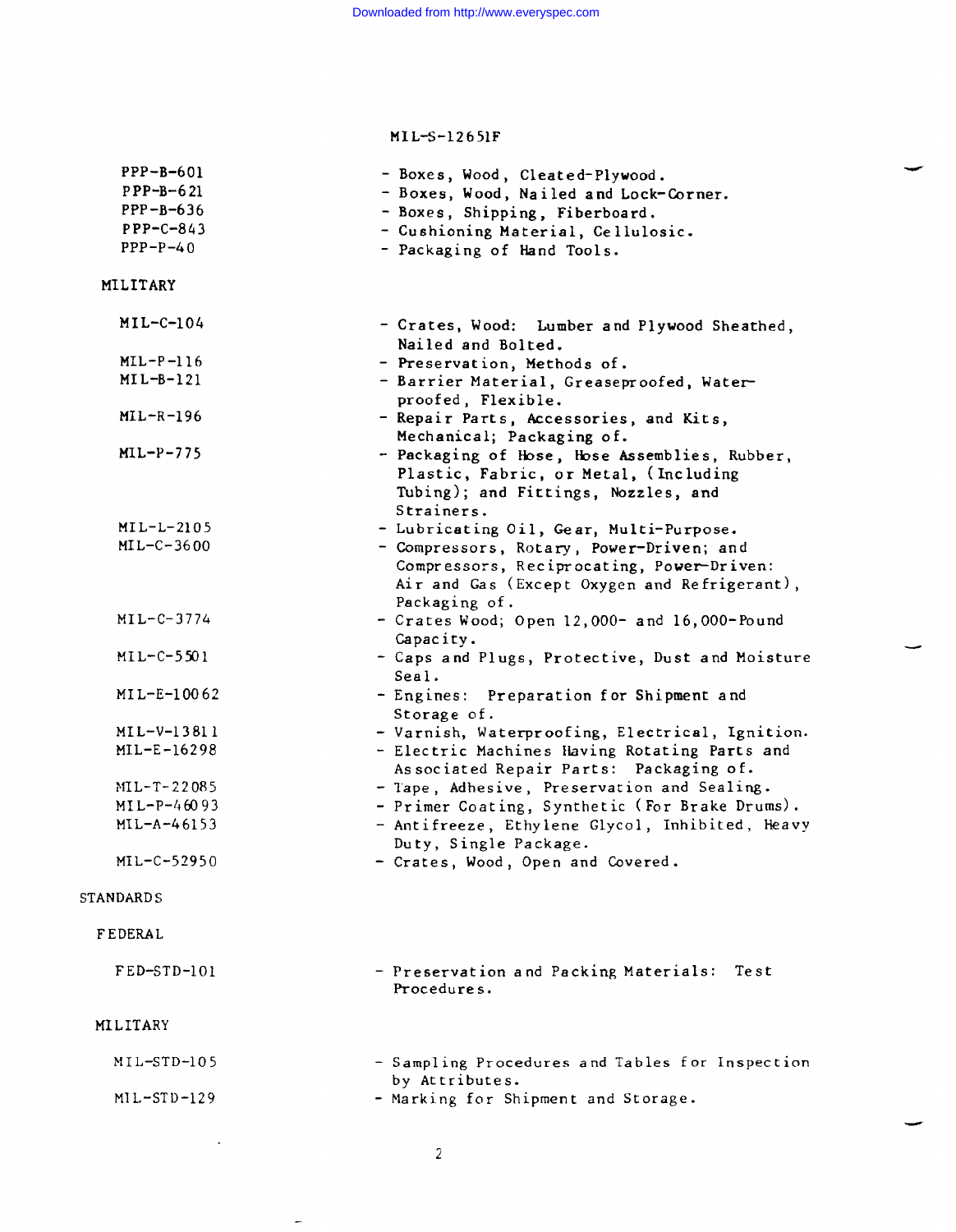Downloaded from http://www.everyspec.com

# MIL-S-12651F

| ست | $ML-STD-281$   | - Automobiles, Trucks, Truck-Tractors,      |
|----|----------------|---------------------------------------------|
|    |                | Trailors, and Trailer Dollies; Preservation |
|    |                | and Packaging of.                           |
|    | $MIL-STD-1186$ | - Cushioning, Anchoring, Bracing, Blocking, |
|    |                | and Waterproofing: with Appropriate Test    |
|    |                | Methods.                                    |
|    | MIL-STD-1188   | - Commercial Packaging of Supplies and      |
|    |                | Equipment.                                  |
|    |                |                                             |

(Copies of specifications and standards required by contractors in connection with specific procurement functions should be obtained from the procuring activity or as directed by the contracting officer.)

2.2 Order of precedence. In the event of a conflict between the text of this specification and the references cited herein, the text of this specification shall take precedence.

3. REQUIREMENTS

 $\overline{\phantom{0}}$ 

3.1 Materials. Materials shall be as specified herein and in applicable specifications and standards. Materials not specified shall be selected by the contractor and shall be subject to all provisions of this specification. Materials shall be free of defects (see 6.6).

3.2 Preproduction pack. Unless otherwise specified (see 6.2(c)), the contractor shall furnish a preproduction pack for examination and testing within the time frame specified (see  $6.2(d)$ ), to prove prior to the start of production packaging, that the applied preservation, packing and marking comply with the requirements of this specification. Examination and testing shall be as specified in Section 4 and shall be subject to surveillance and approval by the Government (see 6.4). The preproduction pack may utilize either the preproduction model or a production model. When the preproduction model is utilized, and the Government requests a comparison between the preproduction model and a production model, any preservation and packing shall be removed by the contractor at no expense to the Government.

3.3 Preservation. Preservation shall be level A, level B or commercial as specified (see 6.2(e)).

3.3.1 Level A.

3.3.1.1 Preservation applicability. The provisions of MIL-P-116 shall apply when determining the applicability of preservatives. Preservatives specified herein by "P" numbers shall conform to the applicable specifications listed in and shall be applied in accordance with MIL-P-116.

3.3.1.2 Disassembly. Disassembly of the sprayers and equipment shall be the minimum necessary to safeguard parts vulnerable to damage, pilferage, and 10SS. The extent of further disassembly shall be confined to the removal of protruding

 $\mathfrak{Z}$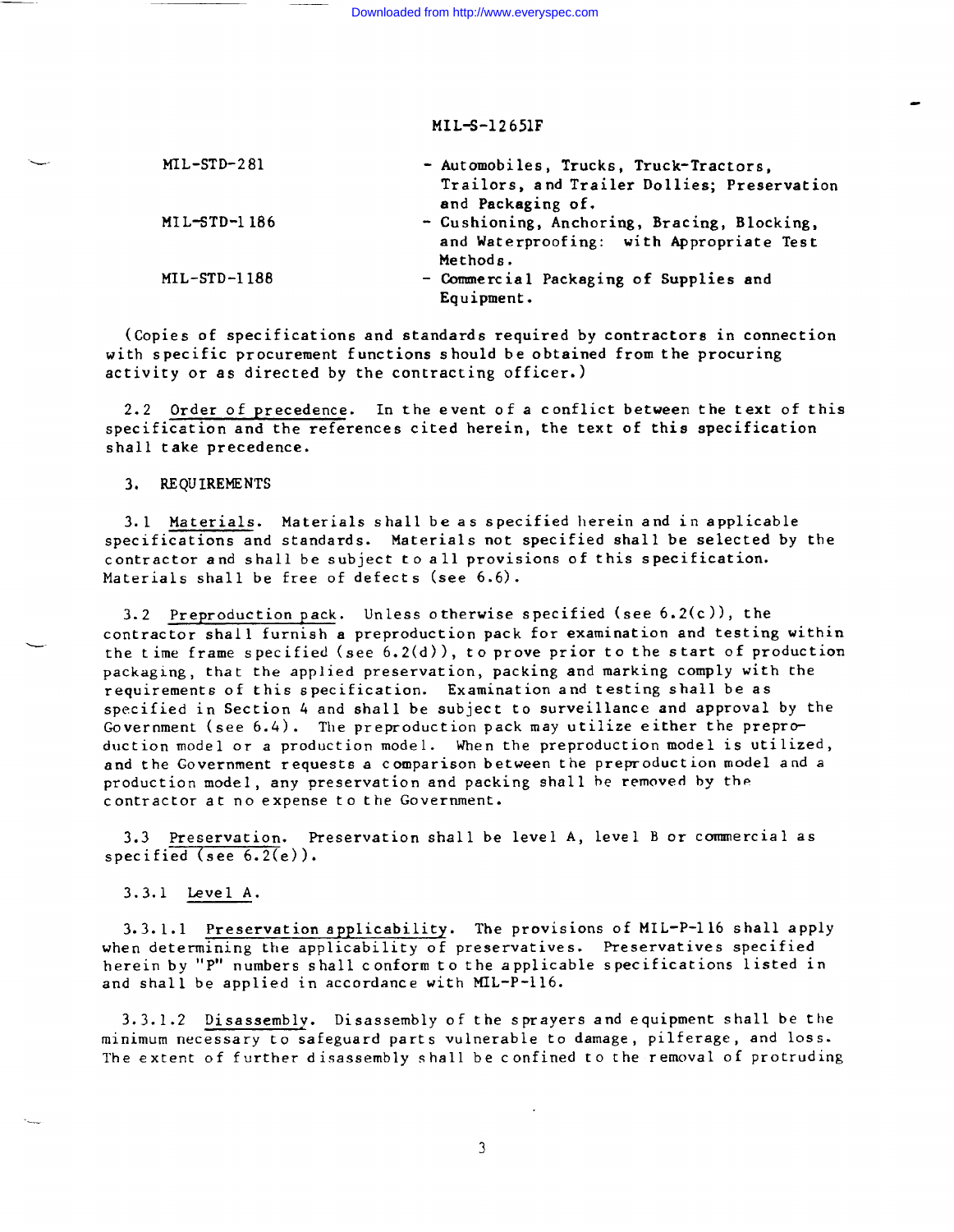parts that would otherwise increase cubage; however, disassembly shall be limited to those parts that can be removed and reinstalled without special tools or skilled personnel. Removed bolts, nuts, pins, screws and washers shall be reinstalled to mating parts and secured to prevent their loss.

 $3.3.1.3$  Matchmarking. Removed parts and mating parts remaining on the sprayers and equipment shall be matchmarked when necessary to facilitate reassembly. Matchmarking information shall be marked on cloth shipping tags conforming to UU-T-81, type A, grade optional and the marked tags shall be attached to mating parts with wire or twine. When sprayers are prepared for unboxed (mobile) shipment (see 3.4.1.2 and 3.4.2), the tags shall be marked with waterproof ink.

3.3.1.4 Exterior surfaces. Unpainted exterior ferrous metal surfaces of bolts, nuts, pins, screws, washers, brackets, fittings, tanks, spray bars, stands and any other exterior surface requiring a contact preservative (see 3.3.1.1) shall be coated with a type P-1 preservative. Unpainted ferrous metals information plates shall be coated with varnish conforming to MIL-V-13811 or TT–V-119.

3.3.1.5 Agitators, heater and tanks. Interior surfaces of agitators, heaters and tanks requiring a contact preservative (see 3.3.1.1), shall be fogged with preservative lubricating oil conforming to type P-10, type I, grade 10. Excessive preservative shall be allowed to drain. Openings, except drain valves and drain cock openings, shall be sealed with plastic caps or plugs conforming to MIL-C-5501 or with pressure sensitive tape conforming to MIL-T-22085, type IL. Drain valves and drain cocks shall be left open.

3.3.1.6 Drive belts. Drive belts shall be removed or released from tension. Removed belts shall be preserved in accordance with MIL-P-116, method IC-1.

## 3.3.1.7 Drive chains.

3.3.1.7.1 Enclosed drive chains. Enclosed chains which operate in lubricants shall be preserved by having the chain housing filled to the operating level with one of the following preservatives:

|               | Operating lubricant                 | Preservative lubricant                                                                      |
|---------------|-------------------------------------|---------------------------------------------------------------------------------------------|
| $a_{\bullet}$ | Lubricating oil (SAE 10, 30, or 50) | Oil conforming to MIL-P-116,<br>type P-10, type I, grade 10,<br>$30$ , or 50 as applicable. |
|               | b. Gear lubricant (SAE 80 or 90)    | Gear lubricant conforming to<br>MIL-L-2105, grade as applicable.                            |
| $C_{\bullet}$ | Lubricant other than a or b         | Manufacturers approved operating<br>lubricant.                                              |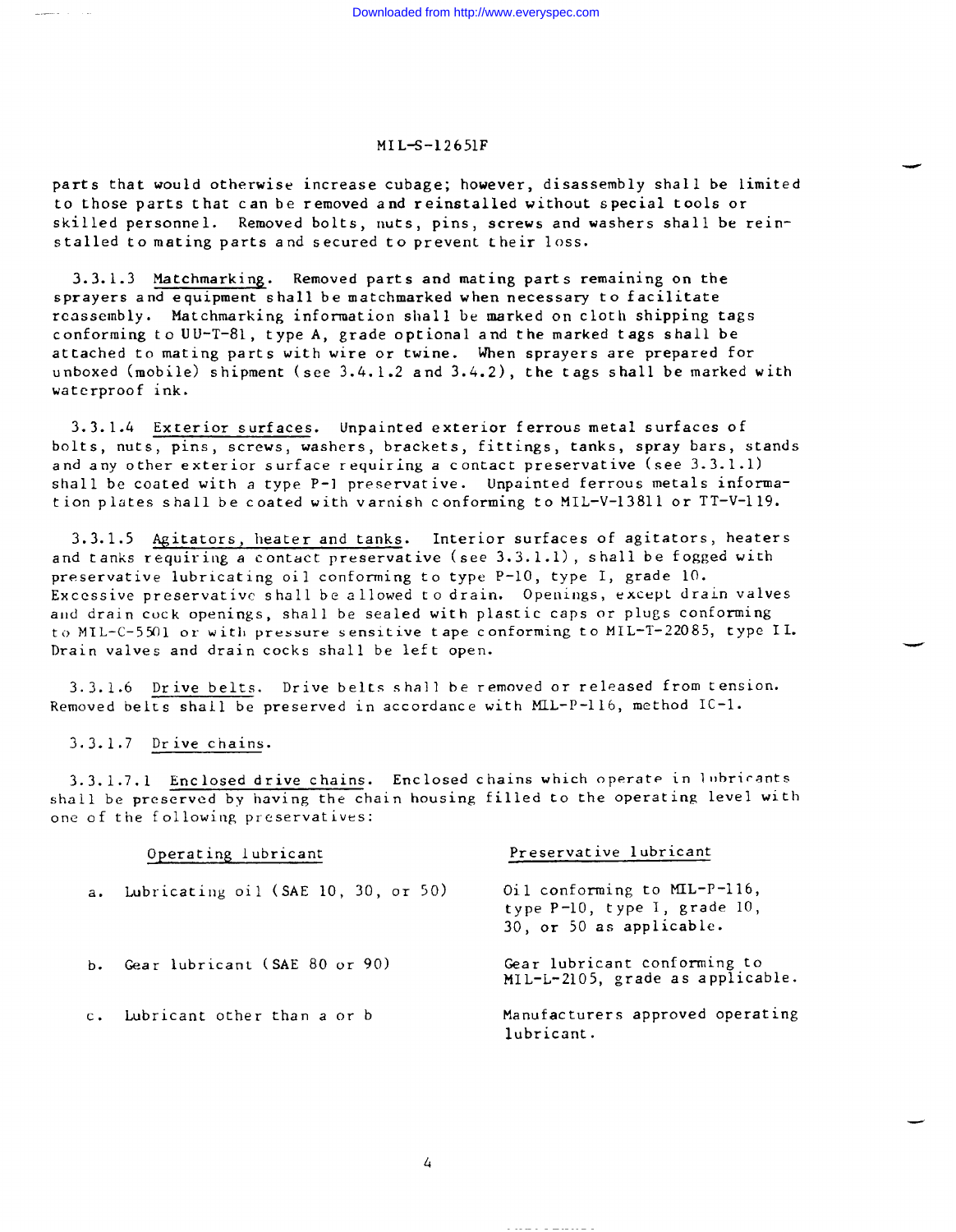Controls for enclosed chains preserved as in a or b above shall be tagged to indicate:

.—

-

-

-—

"This housing is filled to the proper operating level with preservative lubricant of the applicable grade and is adequate for operation until the first required lubricant change. Do not drain,"

Controls for enclosed chains preserved as in c above shall be tagged to indicate:

"This housing is filled to the proper operating level with the approved lubricant required for operation. Do not drain."

Tags specified herein shall conform to UU-T-81, type A and the printing thereon shall be with waterproof ink. Control mechanisms shall be coated with type P-1 preservative.

3.3. 1.7.2 Exposed drive chains. Exposed drive chains shall be coated with type P-3 or type P-9 preservative. The amount of preservative applied shall be of such quantity to assure penetration of Lhe preservative to the inner surfaces of the rollers, pins and bushings. After any excess preservative has drained, the entire chain shall be over-coated with type P-1 preservative. Control mechanisms shall be coated with type P-1 preservative.

3.3.1.8 Chassis for trailer mounted sprayers, truck mounted sprayers and wheeled sprayers.

- a. The chassis of trailer mounted sprayers and the chassis (frames) of wheeled sprayers shall be preserved with the sprayers mounted in place. The preservatives and their application shall be in accordance with MIL-STD-281, level A for unboxed (mobile) shipment or boxed shipment as specified (see  $6.2(f)$ ).
- b. The chassis for truck mounted sprayers shall be preserved with the sprayer mounted in place. The preservatives and their application shall be in accordance with MIL-STD-281, level A for unboxed (mobile) shipments.

 $3.3.1.9$  Disc-type clutches. With the cover plates removed and the clutches engaged, all accessible metal interior components of the clutches shall be sprayed with a thin film of primer conforming to TT-P-664 or MIL-P-46093. After being sprayed and with the cover plates back in position, spring-loaded-type clutches shall be secured in a partially disengaged position to eliminate contact between the disc facings and the pressure plates. Snap-over-center-type clutches and toggle-in-type clutches shall be secured in a completely disengaged position after spraying. Clutch control mechanisms shall be coated with type P-1 preservative.

3.3.1.10 Air compressors. Air compressors and air compressor components shall be preserved in accordance with MIL-C-3600, level A.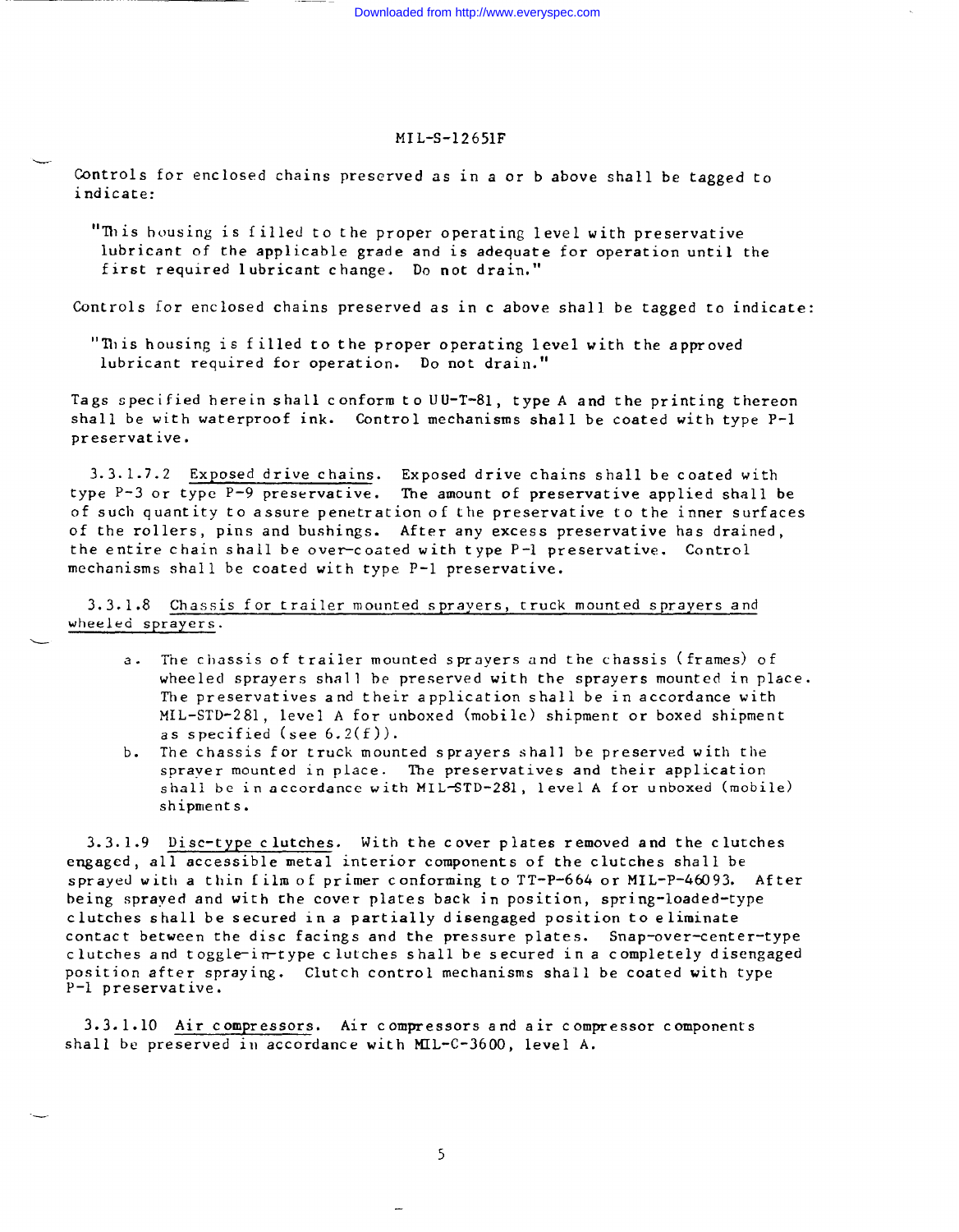3.3.1.11 Engines. Engines and engine accessories shall be preserved in accordance with MIL-E-10062, level A, type I, method I for unboxed sprayers or type II, method I for boxed sprayers (see  $6.2(g)$ ), except that antifreeze shall conform to MIL-A-46153.

3.3. 1.11.1 Alternate engine preservation. Alternatively, when specified (see  $6.2(h)$ ), engines for units to be prepared for boxed or crated shipments shall be preserved for level A in accordance with MIL-E-1OO62, level A, type 11, method Ila.

3.3.1.12 Fire extinguishers. Unpainted exterior ferrous metal surfaces of the fire extinguisher requiring a contact preservative (see 3.3.1.1), shall be coated with a type P-1 preservative. Unpainted ferrous metal information plates shall be coated with varnish conforming to MIL-V-13811 or TT-V-119. For boxed shipment of sprayers, the extinguishers shall be placed in their mounting brackets and secured. For unboxed (mobile) shipment of sprayers, the extinguishers shall be additionally preserved in accordance with MIL-P-116, method III, using close fitting containers conforming to PPP-B-636, W5C, W6C or V3c, as applicable, style RSC. Box closure shall be as specified for method IV in the appendix to the box specification.

3.3.1.13 Gages, meters and regulators. Gages, meters, and regulators removed from the sprayer shall be individually preserved in accordance with  $MIL-P-116$ , method IC-2.

3.3.1.14 Gears.

3.3.1.14.1 Enclosed gears. Enclosed gears which operate in lubricants shall be preserved by having the gear housing filled to the operating level with lubricants as specified in 3.3.1.7.1. The controls shall be preserved and tagged as specified in 3.3.1.7.1.

3.3. 1.14.2 Exposed gears. Exposed gears requiring a contact preservative (see 3.3.1.1.), shall be coated with type P-1 preservative. Controls shall be coated with type P-1 preservative.

3.3.1.15 Hose and hose fittings. Hose and hose fittings removed from the sprayer shall be preserved in accordance with MIL-P-775, level A. Openings into ends of hose not removed and openings into ends of fittings not removed shall be sealed with plastic caps or plugs conforming to MIL-C-5501 or with pressure sensitivie tape conforming to MIL-T-22085, type II. Attached hose on reels shall be secured to prevent the hose from unwinding. Lengths of attached hose not on reels shall be coiled to the safe minimum diameter and the coils secured to the sprayer with cotton tape or twine or pressure sensitive tape conforming to MIL-T-22085, type II.

3.3.1.16 Instrument panels. Sprayers shipped unboxed (mobile) with instument panels not protected by a metal housing or cover, shall have the instrument glass covered with barrier material conforming to MIL-8-L21, type I, grade A, class 2, over which a fitted piece of 1/4 inch plywood or particle board shall be placed. The plywood or particle board shall be secured in place with pressure sensitive tape conforming to MIL-T-22085, type II.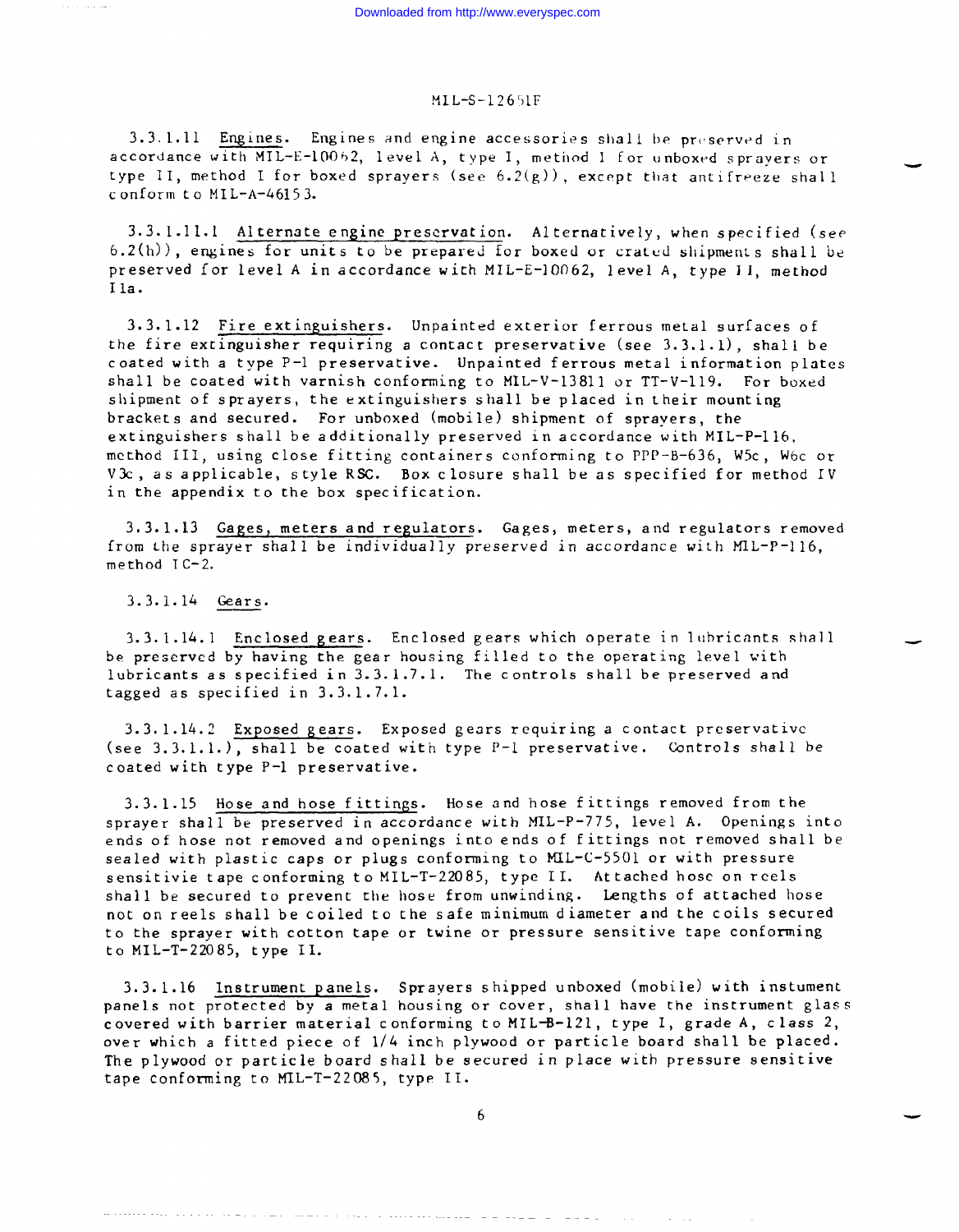3.3.1.17 Air motors. Interior surfaces of air motors requiring a contact preservative  $(see 3.3.1.1)$ , shall be coated with preservative lubricating oil conforming to type P-10, type I, grade 10, applied through the air intake while the motor is being activiated. Excess preservative shall be drained. Openings into the motors shall be sealed with plastic caps or plugs conforming to MIL-C-5501 or with tape conforming to MIL-T-22085, type 11.

3.3.1.18 Electric motors. Electric motors shall be preserved in accordance with MIL- $E-16298$ , level A, using the alternate method for assembled machines attached to mechanical equipment.

3.3.1.19 Nozzles and spray guns. Interior surfaces of nozzels and spray guns requiring a contact preservative (see 3.3.1.1), shall be coated with preservative lubricating oil conforming to type P-10, type I, grade 10. Excess preservative shall be drained. Spray guns and nozzles removed from the sprayers shall be preserved in accordance with MIL-P-116, method IC-2.

3.3.1.20 Repair parts. Unless otherwise specified (see 6.2(i)), repair parts for each sprayer shall be preserved in accordance with the level A requirements of MIL-R-196. Parts not specifically mentioned therein shall be preserved as specified for parts of similar design and construction.

3.3.1.21 Technical publications. The technical publications for each sprayer shall be preserved in accordance with MIL-P-116, method IC-1 or IC-3. Special mote: When more than one technical publication is required for a sprayer, the publications shall be presrved as a set in one method IC-l or IC-3 bag.

3.3.1.22 pulieys. Unpainted faces of pulley grooves shall be coated with primer conforming to TT-P-664 or MIL-P-46093.

3.3.1.23 Pumps. lnLerior surfaces of pumps requiring a contact preservative (see 3.3.1.1), shall be coated with preservative lubricating oil conforming to type P-10, type 1, grade 10. The pumps shall be actuated during application of the preservative to insure complete coverage of all working parts and interior surfaces of the pumps, connecting piping, spray bars and nozzles. Excessive preservative shall be drained. Drain valves and drain cocks shall be left open. Other openings into the pump shall be sealed as specified in 3.3.1.5.

3.3.1.24 Respirators. Respirators shall be preserved in accordance with MIL-P-116, method IC-2.

3.3.1.25 Maintenance tools. Maintenance tools shall be preserved in accordance with PPP-P-40, level A.

3.3.1.26 Alternate preservation.

L

3.3. 1.26.1 Units prepared for boxed shipments. When specified (see 6.2(j) or 6.2(k)), each complete unit, to be prepared for boxed or crated shipments (see 3.4. 1.2.1.1 and 6.2(f)), shall be preserved for level A in accordance with MIL-P-116, method IIa or IIc. When methoc IIa or IIc is used, openings in the equipment shall not be sealed as specified in 3.3.1.5 and 3.3.1.23 so that desicated air may circulate.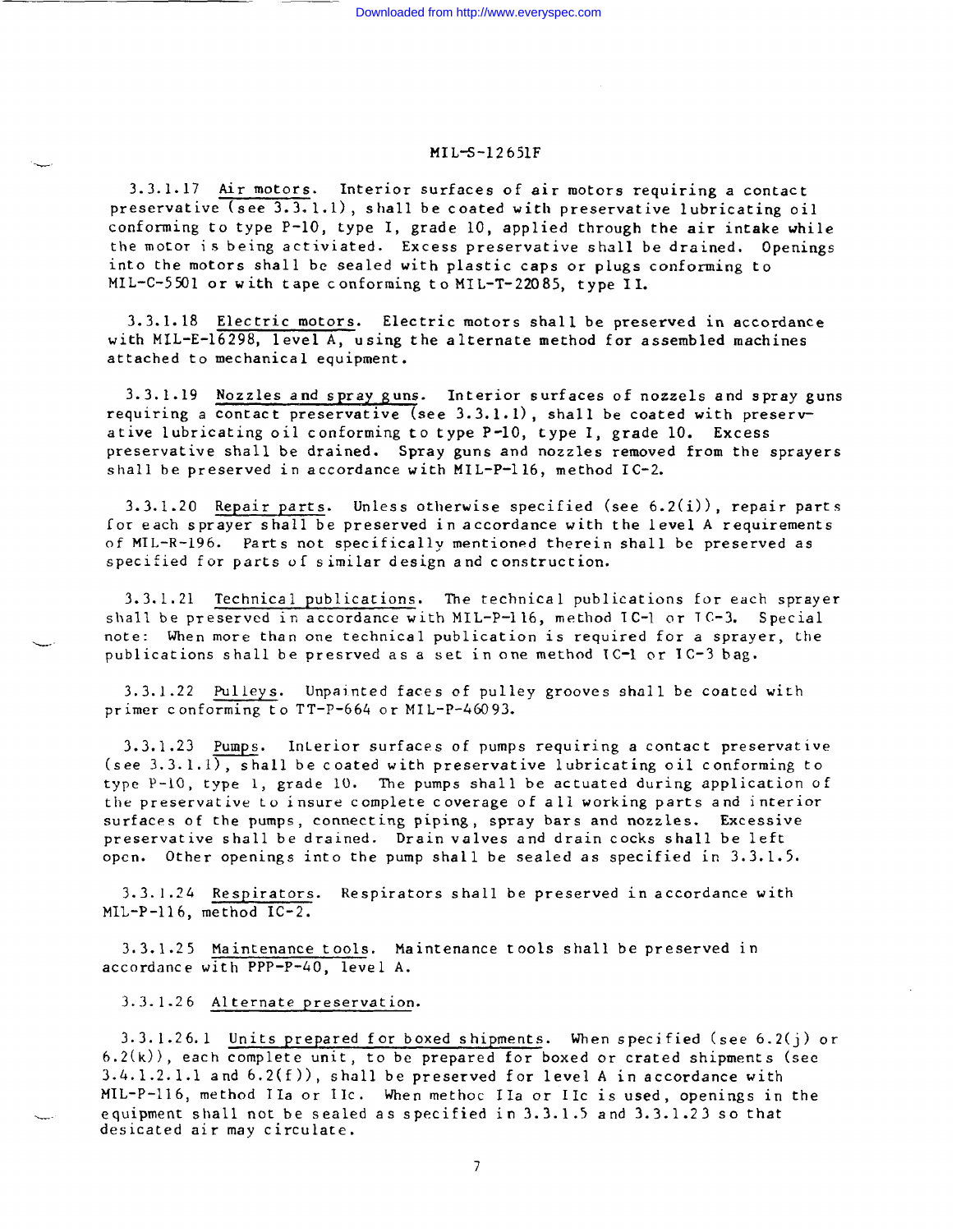\_.

# . MI L-S-12651F

2 .3.1.26.2 Units prepared for unboxed (mobile) shipments. When specified (see  $6.2(1)$ ), each complete unit, to be prepared for unboxed (mobile) shipments (see  $3.4.1.2.1.2$ ,  $3.4.1.2.2$  and  $6.2(f)$ ), shall be preserved for level A in accordance with MIL-P-116, method 1.

3.3.1.27 Consolidation.

 $3.3.1.27.1$  Manually-carried sprayers with chests. Each preserved manuallycarried sprayer with a chest or other appropriate carrying case, (such as insecticide sprayers, paint and dope sprayers or any other portable-type sprayers) , shall be consolidated, with its preserved accessories, spare parts, tools and technical publications, into the chest or carrying case. Cushioning material conforming to PPP-C-843, type 11, class A, shall be provided as necessary in a manner and in sufficient quantity to immobilize the components within the chest or case. The chest or case lid shall be closed and secured.

3.3.1.27.2 Manually-carried sprayers without chests. Each preserved manuallycarried sprayer without a chest or other appropriate carrying case, (such as insecticide sprayers, paint and dope sprayers, or any other portable-type sprayers) , shall be consolidated, with its preserved accessories, spare parts, tools and technical publications, into a close fitting box conforming to PPP-B-636, W5C, W&, or V3c, as applicable to the weight and size of the items. Cushioning material conforming to PPP-C-843, type II, class A, shall be provided in a manner and in sufficient quantity to immobilize the components within the box. Box closure shall be as specified for method IV in the appendix to the box specification.

3.3. 1.27.3 Components of other sprayers. Preserved components, accessories, spare parts, tools and technical publications for sprayers other than the manually-carried types (see 1. J.l.27. l and 3.3.1.27.2), shall be consolidated into boxes as follows:

- a. For sprayers to be packed in PPP-B-601 and PPP-B-621 boxes and for sprayers to be packed in MIL-C-104 sheathed crates (see 3.4.1.2.1.1), the components, accessories, spare parts, tools and technical publication for each sprayer shall be consolidated into a box conforming to PPP-B-636, W5c, W6c, or V  $x$ , as applicable to the weight and size of the items. Box closure shall be specified for method IV in the appendix to the box specification.
- b. For sprayers prepared for unboxed (mobile) shipment (see 3.4.1.2.1.2,  $3.4.1.2.2$  and  $6.2(f)$ ), the components, accessories, spare parts, tools and technical publication for each sprayer shall be consolidated into a box conforming to PPP-8-601, overseas type, grade B or PPP-B-621, class 2, grade B.

All boxes shall be snug fitting and cushioning material shall be applied in the manner specified in 3.3.1.27.1.

3.3.2 Level B. Level B preservation shall be as specified for level A (see 3.3.1), except for the following:

 $\label{eq:2} \begin{split} \mathcal{L}_{\mathcal{A}}(\mathcal{A})=\mathcal{L}_{\mathcal{A}}(\mathcal{A})=\mathcal{L}_{\mathcal{A}}(\mathcal{A})\mathcal{A}(\mathcal{A})=\mathcal{L}_{\mathcal{A}}(\mathcal{A})\mathcal{A}(\mathcal{A})\mathcal{A}(\mathcal{A})\mathcal{A}(\mathcal{A})\mathcal{A}(\mathcal{A})\mathcal{A}(\mathcal{A})\mathcal{A}(\mathcal{A})\mathcal{A}(\mathcal{A})\mathcal{A}(\mathcal{A})\mathcal{A}(\mathcal{A})\mathcal{A}(\mathcal{A})\mathcal{$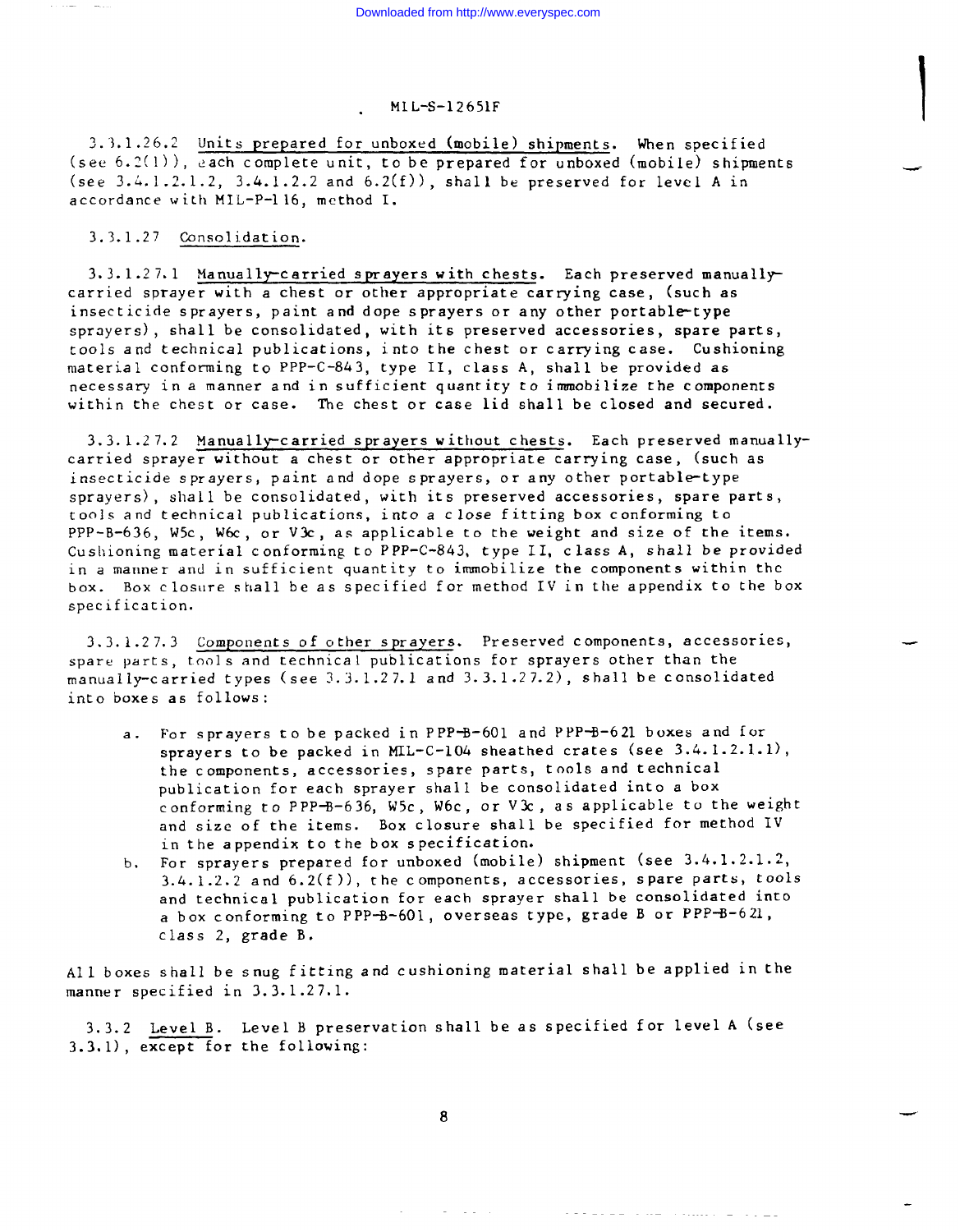3.3.2.1 Enclosed chains and gears. The housing for enclosed gears and enclosed drive chains shall be filled to the proper operating level with applicable type lubricant required for operation. The controls shall be coated with type P-1 preservative and tagged to indicate:

"This housing is filled to the proper operating level with the approved lubricant required for operation. Do not drain,"

The tags and ink shall be as specified for level A (see 3.3.1.7.1).

3.3.2.2 Chassis for trailer mounted sprayers, truck mounted sprayers and wheeled sprayers.

- a. The chassis of trailer mounted sprayers and the chassis (frames) of wheeled sprayers shall be preserved with the sprayers mounted in place. The preservatives and their application shall be in accordance with MIL-STD-281, level B for unboxed (mobile) shipment or boxed shipment as specified (see  $6.2(f)$ ).
- b. The chassis for truck mounted sprayers shall be preserved with the sprayer mounted in place. The preservatives and their application shall be in accordance with MIL-STD-281, level B for unboxed (mobile) shipments.

3.3.2.3 Alternate preservation.

 $3.3.2.3.1$  Units prepared for boxed shipments. When specified (see 6.2 $(m)$ ), each complete unit, to be prepared for boxed or crated shipments (see 3.4.2), shall be preserved for level B in accordance with MIL-P-116, method I.

3. 3.2.3.2 Units prepared for unboxed (mobil~) shipment s. When specified (see  $(6.2(m))$ , each complete unit, to be prepared for unboxed (mobile) shipments (see 3.4.2), shall be preserved for level B in accordance with MIL-P-116, method I.

3.3.2.4 Consolidation. Consolidation containers shall be as specified for level A (see 3.3.1.27) except that all wood boxes shall be domestic type and class.

3.3.3 Commercial. Each complete sprayer with repair parts, maintenance tools and technical publications (except for engine and engine accessories [see 3.3.3.1]), shall be preserved in accordance with MIL-STD-1188.

3.3.3.1 Engine. Liquid cooling systems shall be filled with a fresh clean solution of 50 percent water and 50 percent antifreeze conforming to MIL-A-46153. A tag shall be attached indicating the lowest temperature to which the cooling system can be subjected without damage. All lubrication and fluid reservoirs shall be filled to the operating level with the lubricant or fluid designated for use in the temperature range at the shipping destination. A tag or tags, as applicable , shall be attached in a conspicuous location indicating which lubricant or fluid has been used.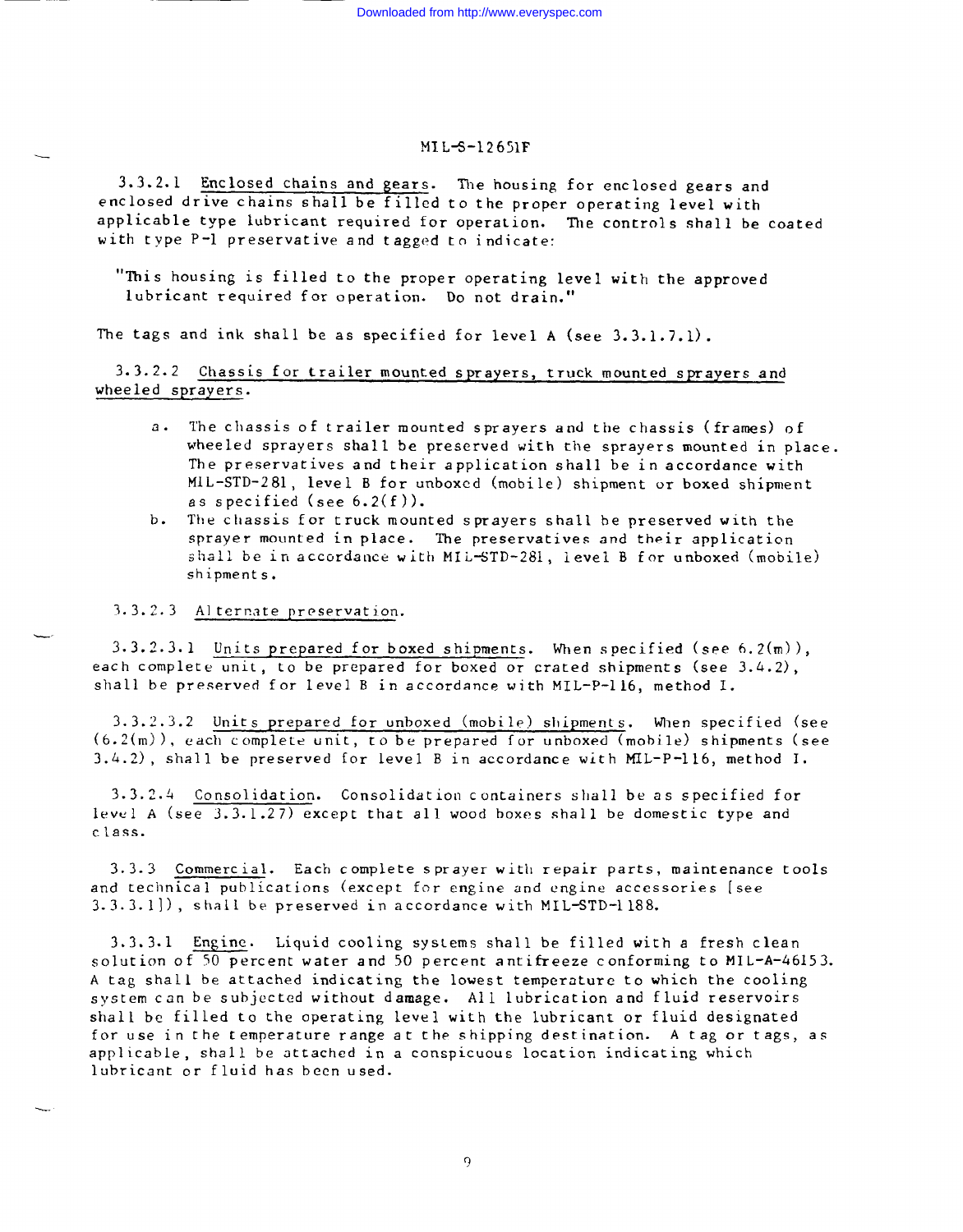d

-

3.4 Packing. Packing shall be level A, level B or commercial, as specified  $(\text{see } 6.\overline{2(e)}).$ 

# 3.4.1 Level A.

3.4. 1.1 Manually carried sprayers. Manually carried sprayers shall be packed as follows:

- a. Manually carried sprayers with chest or other appropriate carrying cases, consolidated as specified in 3.3.1.27.1, shall be packed in boxes conforming to PPP-B-601, overseas type, grade B or PPP-B-621, class 2, grade B. The boxes shall be snug fitting and shall not exceed the weight limitations of the applicable box specification. Finished surfaces subject to abrasion by contact with dunnage or the inside of the box shall be protected with cushioning material conforming to PPP-C-843, type II, class A.
- b. Manually carried sprayers without chests, consolidated as specified in 3.3.1.27.2, shall be packed in boxes conforming to PPP-B-601, overseas type, grade B or PPP-B-621, class 2, grade B. The boxes shall be snug fitting and shall not exceed the weight limitations of the applicable box specification.

The closure (assembly) and strapping of the boxes shall be as specified in the appendix to the applicable box specification.

# 3.4.1.2 Sprayers other than manually carried.

3.4. 1.2.1 Trailer mounted and wheeled spravers. Trailer mounted sprayers and wheeled sprayers shall be prepared for shipment in accordance with the following requirements.

 $3.4.1.2.1.1$  Boxed shipments. Unless otherwise specified (see 6.2(f)), each complete trailer mounted sprayer or wheeled sprayer preserved as specified in 3.3\_.l.8 and its consolidation container prepared as specified in 3.3. l.27. 3a, shall be packed, as applicable to its weight, in a wood box or crate. Wood boxes shall conform to PPP-B-601, overseas type, style optional or PPP-B-621, class 2, style optional. The closure and strapping of the boxes shall be as specified therein. Blocking, bracing, and anchoring shell be as specified in MiL-sTD-1186. Wood crates shall conform LO MIL-C-104, type I or type 11, class 1 or 2, style A and blocking, bracing, anchoring, closure and strapping shall be in accordance with the appendix thereto. Boxes and crates shall be close fitting.

 $3.4.1.2.1.2$  Unboxed (mobile) shipments. When specified (see  $6.2(f)$ ), each complete trailer mounted sprayer or wheeled sprayer preserved as specified in 3.3.1.8 shall be prepared for unboxed (mobile) shipment. Consolidation containers, prepared as specified in 3.3.1.27.3b, shall be secured to the units or shipped seperately as outlined in  $3.4.1.2.2$ . Wheels shall be free to rotate.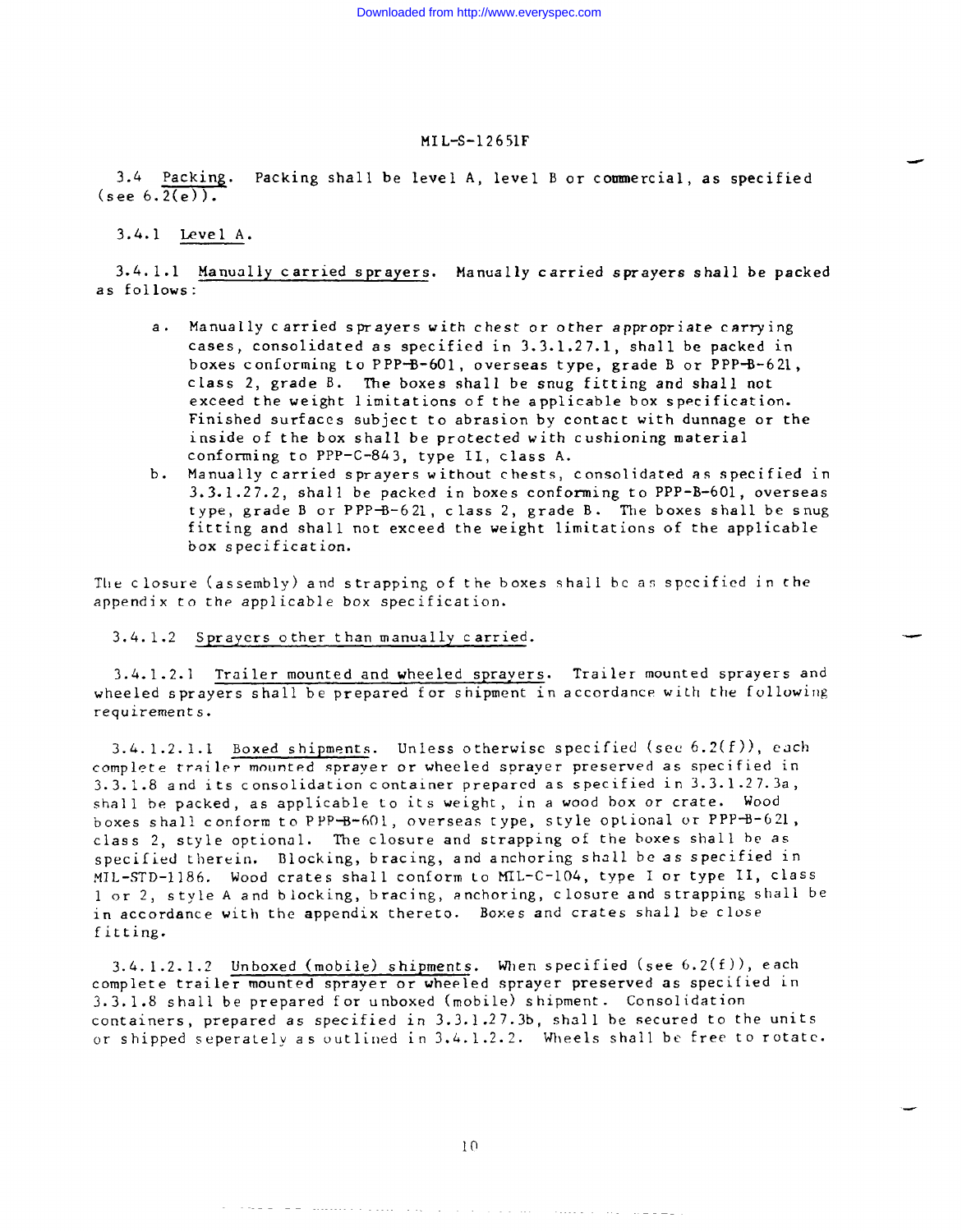3.4. 1.2.2 Truck mounted sprayers. Truck mounted sprayers, preserved as specified in  $\overline{3.3.1.8}$ , shall be prepared for unboxed (moblile) shipment. Consolidation containers, prepared as specified in 3.3.1.27.3b, shall be secured, insofar as practical, to the units in a manner not to increase cubage or interfere with the handling of the unit with slings. Consolidation containers that cannot be secured to the units shall be shipped separately but at the same time as the sprayer. Wheels shall be free to rotate.

3.4.2 Level B. Level B packing shall be as specified for level A except for the iollowing:

- a. Boxes conforming to PPP-B-601 (see 3.4.1.1 and  $3.4.1.2$ ), shall be domestic type, rather than overseas type.
- b. Boxes conforming to PPP-B-621 (see 3.4.1.1 and 3.4.1.2), shall be class 1, rather than class 2.
- c. Crates conforming to MLL-C-104 (see 3.4.1.2.1.1), shall be replaced by crates conforming to MIL-C-52950, type V, style A or MTL-C-3774, type I, style A.

3.4.3 Commercial. The commercial packing of the sprayers shall be in accordance with the requirements of MIL-STD-1188.

3.5 Marking.

-.

3.5.1 Levels A and B. In addition to any special or other identification marking required by the contract or purchase order (see 6.2(n)), consolidation containers, shipping containers and unboxed (mobile) sprayers shall be marked in accordance with MIL-STD-129.

3.5.2 Commercial. Commercial marking shall be in accordance with the requirements of MIL-STD-1188.

3.6 Workmanship. Workmanship shall be such as to provide maximum protection to the sprayers by the application of the requirements specified herein, to prevent corrosion, deterioration and mechanical or physical damage during handling, shipment and storage.

3.7 Depreservation guides. Depreservation guides, as specified in referenced documents herein or in the end item documents, shall be placed in waterproof envelopes marked "Depreservation Guide". The sealed envelope, as applicable, shall be secured to the sprayer in a conspicuous location or when attachment is not practical, the sealed envelope shall be included in the consolidation container or carrying case. Unless otherwise specified (see  $6.2(o)$ ), when depreservation guides are required, DA Form 2258, "Depresservation G\lidc for Vehicles and Equipment" shall be used (see  $6.5$ ).

4. QUALITY ASSURANCE PROVISIONS

 $4.1$  Responsibility for inspection. Unless otherwise specified in the contract or purchase order, the contractor is responsible for the performance of all inspection requirements as specified herein. Except as otherwise specified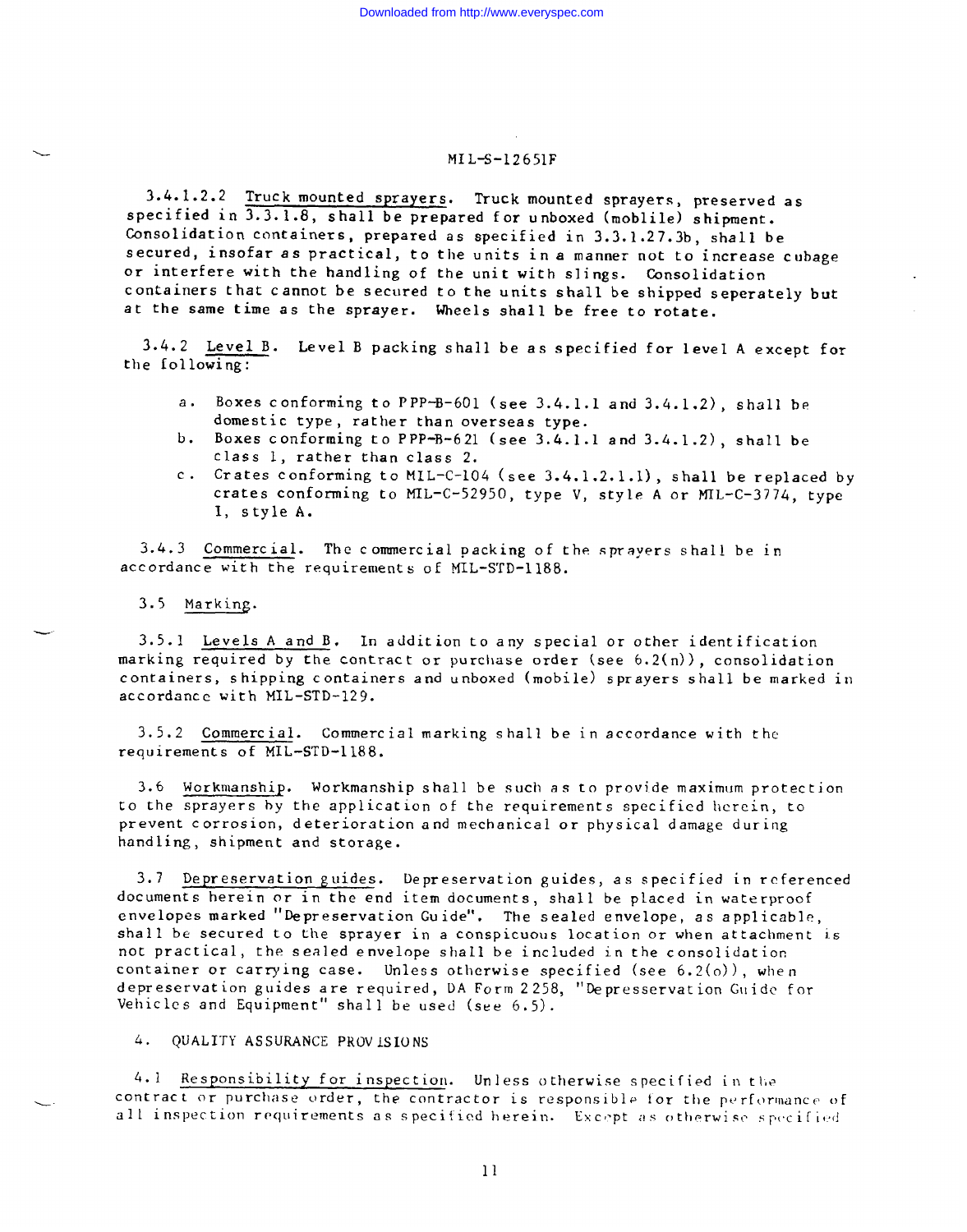in the contract or purchase order or when disapproved by the Government, the contractor may use his own or any other facilities suitable for the performance of the inspection requirements specified herein. The Government reserves the right to perform any or all of the inspections set forth in this specification where such inspections are deemed necessary to assure supplies and services conform to prescribed requirements.

4. 1.1 Material inspection. The contractor is responsible for insuring that supplies and materials used are manufactured, examined and tested in accordance with referenced specifications and standards.

4.2 Classification of inspection. Inspections shall be classified as follows

- a. Preproduction pack inspection (see 4.3).
- b. Quality conformance inspection (see 4.4).

# 4.3 Preproduction pack inspection.

4.3.1 Examination. The preproduction pack shall be examined for the defects listed in  $4.4.4.$  Examination shall be in three stages as specified in  $4.4.1.$ The presence of one or more defects shall be cause for rejection of the preproduction pack.

4.3.2 Tests. The preproduction pack for levels A and B shall be tested in accordance with  $4.3.2.1$  or  $4.3.2.2$ , as applicable to the type of shipping container (box or crate). Failure to pass the applicable test shall be cause for rejection.

4.3.2.1 Sprayers packed in boxes. Sprayers in boxes nut exceeding 150 pounds shall be subjected to the free-fall drop test in accordance with FED-STD-101, method 5007, procedure D for rectangular containers. Sprayers in boxes exceeding 150 pounds shall be subjected to the pendulum-impact test in accordance with FED-STD-101, method 5012 except that the vertical height of the drop shall be increased to 18 inches.

4.3.2.2 Sprayers packed in crates. Sprayers in crates shall be subjected to the rail-impact test in accordance with appendix A of MIL-STD-1186. When it is impractical to test in accordance with the rail-impact test, one of the following alternate tests may be applied:

- a. The incline impact test in accordance with FED-STD-101, method 5023, or
- b. The pendulum-impact test in accordance with FED-STD-101, method 5012 except that the vertical height of the drop shall be increased to 18 inches.

4.3.3 Basis for rejection. Any shifting of the contents, visible damage to the contents, loosening, breaking or displacement of anchoring, blocking or bracing within the container or damage to the interior containers, wraps, liners, barriers or cushioning shall constitute failure of the test. In addition, when

, where  $\theta$  is the contract of the contract of the contract of the contract of the contract of the contract of the contract of the contract of the contract of the contract of the contract of the contract of the contract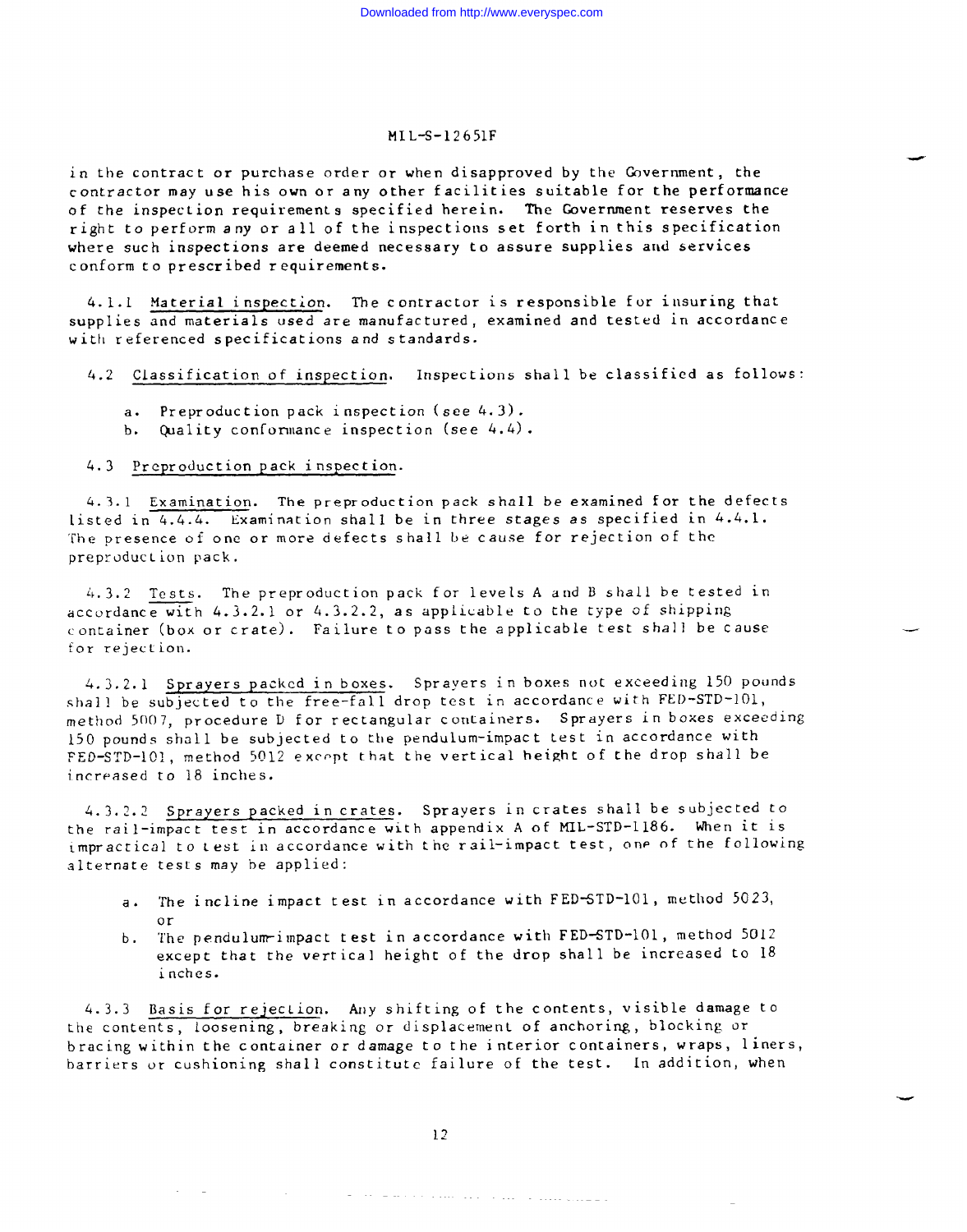specified (see  $6.2(p)$ ), the sprayer shall be subjected to the operational test(s) specified in the end item specification. Any malfunction of the sprayer resulting from the preproduction test shall constitute failure of the test.

# 4,4 Quality conformance inspection.

4.4.1 Inspection stages. Examination shall be in three progressive stages as follows:

4.4.1.1 First stage. The first stage shall include inspection of procedures, methods, materials, containers and marking prior to the placement of the preserved components in the consolidation container (chest or case).

4.4.1.2 Second stage. The second stage shall include inspection of:

a. The consolidation container.

 $\overline{\phantom{a}}$ 

- b. The placement of the preserved components within the consolidation container (chest or case).
- c. The application of cushioning to protect the components in the consolidation container (chest or case).
- d. The closure and marking of the consolidation container (chest or case).
- e. The placement of the consolidation container and the sprayer in the shipping container.
- f. The placement of the carrying chest or case in the shipping container.
- g. The application of blocking, bracing, anchoring and cushioning required to secure the complete sprayer in the shipping container.
- h. The placement and anchoring of the consolidation container on the unboxed (mobile) sprayers.
- i. The closure, including strapping, of the shipping containers.

4.4.1.3 Third stage. The third stage shall include inspection of the marking of the complete sprayers as necessary for a boxed (packed) shipment or an unboxed (mobile [unpacked]) shipment.

6.4.2 Unit of product. For the purpose of inspection only, a unit of product shall be those components and packs of a complete sprayer that have been prepared to satisfy the packaging progression within any inspection stage (see 4.4.1).

4.4.3 Sampling. Sampling for inspection shall be in accordance with  $MIL-STD-105$ 

4.4.4 Examination. Samples selected for examination in accordance with 4.4.3 shall be examined for applicable defects listed in table I. Each discrepancy shall constitute one defect and the acceptable quality level (AQL) shall be 2.5 percent defective.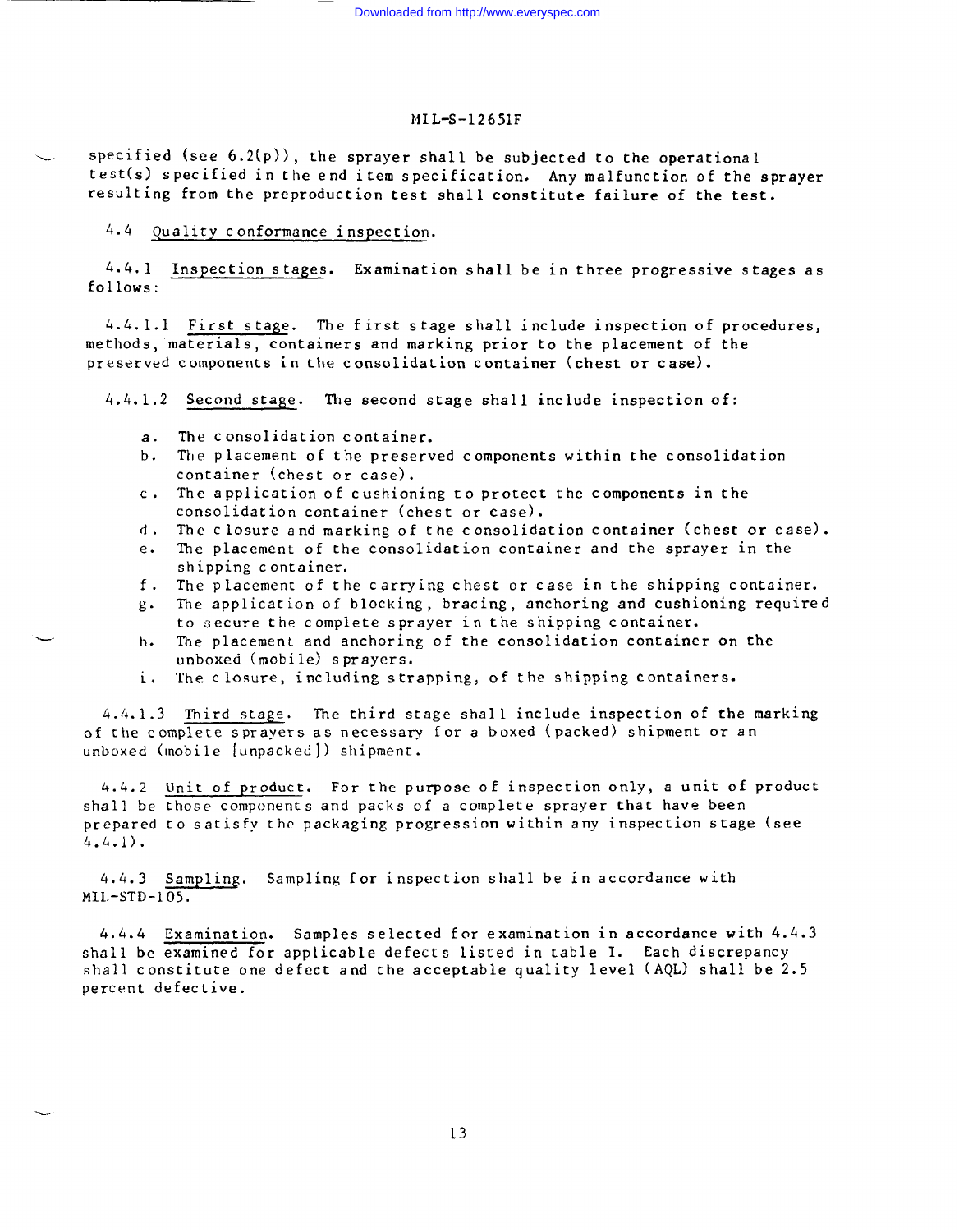| Examination. |
|--------------|
|--------------|

| No.          | Defect                                                                | A                   | B              | COMM.   |
|--------------|-----------------------------------------------------------------------|---------------------|----------------|---------|
|              | PRESERVATION<br>First Stage                                           |                     |                |         |
|              |                                                                       |                     |                |         |
|              | General                                                               |                     |                |         |
| 101.         | Disassembly of sprayers not as                                        |                     |                |         |
|              | specified.                                                            | 3.3.1.2             | 3.3.2          |         |
| 102.         | Matchmarking of removed parts and                                     |                     |                |         |
|              | mating parts remaining on the sprayer                                 |                     |                |         |
|              | not as specified.                                                     | 3.3.1.3             | 3.3.2          |         |
| 103.         | Exterior surfaces not preserved as                                    |                     |                |         |
|              | specified.                                                            | 3.3.1.4             | 3.3.2          | 3.3.3   |
| 104          | Agitators, heaters and tanks not                                      |                     |                |         |
|              | preserved as specified.                                               | 3.3.1.5             | 3.3.2          | 3.3.3   |
| 105.<br>106. | Belts not released from tension, or<br>Belts removed from sprayer not | 3.3.1.6             | 3.3.2          | 3.3.3   |
|              | preserved as specified.                                               | 3.3.1.6             | 3.3.2          | 3.3.3   |
|              |                                                                       |                     |                |         |
|              | Chains                                                                |                     |                |         |
| 107.         | Enclosed chains not preserved                                         |                     |                |         |
|              | and tagged as specified.                                              | 3.3.1.7.1           | 3.3.2.1        | 3.3.3   |
| 108.         | Exposed chains not preserved as                                       |                     |                |         |
|              | specified.                                                            | 3.3.1.7.2           | 3.3.2          | 3.3.3   |
| 109.         | Chassis not preserved as specified.                                   | 3.3.1.8             | 3.3.2.2        | 3.3.3   |
| 110.         | Clutches and clutch control                                           |                     |                |         |
|              | mechanisms not preserved as                                           |                     |                |         |
|              | specified.                                                            | 3.3.1.9             | 3.3.2          | 3.3.3   |
| 111.         | Clutch control mechanisms not                                         |                     |                |         |
|              | secured in the disengaged position                                    |                     |                |         |
|              | as specified.                                                         | 3.3.1.9<br>3.3.1.10 | 3.3.2<br>3.3.2 | 3.3.3   |
| 112.<br>113. | Compressors not preserved as specified                                |                     |                |         |
|              | Engines and engine accessories not<br>preserved as specified.         | 3.3.1.11            | 3.3.2          | 3.3.3.1 |
| 114.         | Alternate engine preservation, when                                   |                     |                |         |
|              | required (see $6.2(h)$ ), not as specified                            |                     |                |         |
|              | for boxed or crated shipments.                                        | 3.3.1.11.1          | 3.3.2          |         |
| 115.         | Extinguishers not preserved as                                        |                     |                |         |
|              | specified.                                                            | 3.3.1.12            | 3.3.2          | 3.3.3   |
| 116.         | Gages, meters and regulators not                                      |                     |                |         |
|              | preserved as specified.                                               | 3.3.1.13            | 3.3.2          | 3.3.3   |
|              | Gears                                                                 |                     |                |         |
|              |                                                                       |                     |                |         |
| 117.         | Enclosed gears not preserved and                                      |                     |                |         |
|              | tagged as specified.                                                  | 3.3.1.14.1          | 3.3.2.1        | 3.3.3   |
| 118.         | Exposed gears not preserved as                                        |                     |                |         |
|              | specified                                                             | 3.3.1.14.2          | 3.3.2          | 3.3.3   |

والمستحدث والمتعدد والمتعدد والمتحدث والمتحدث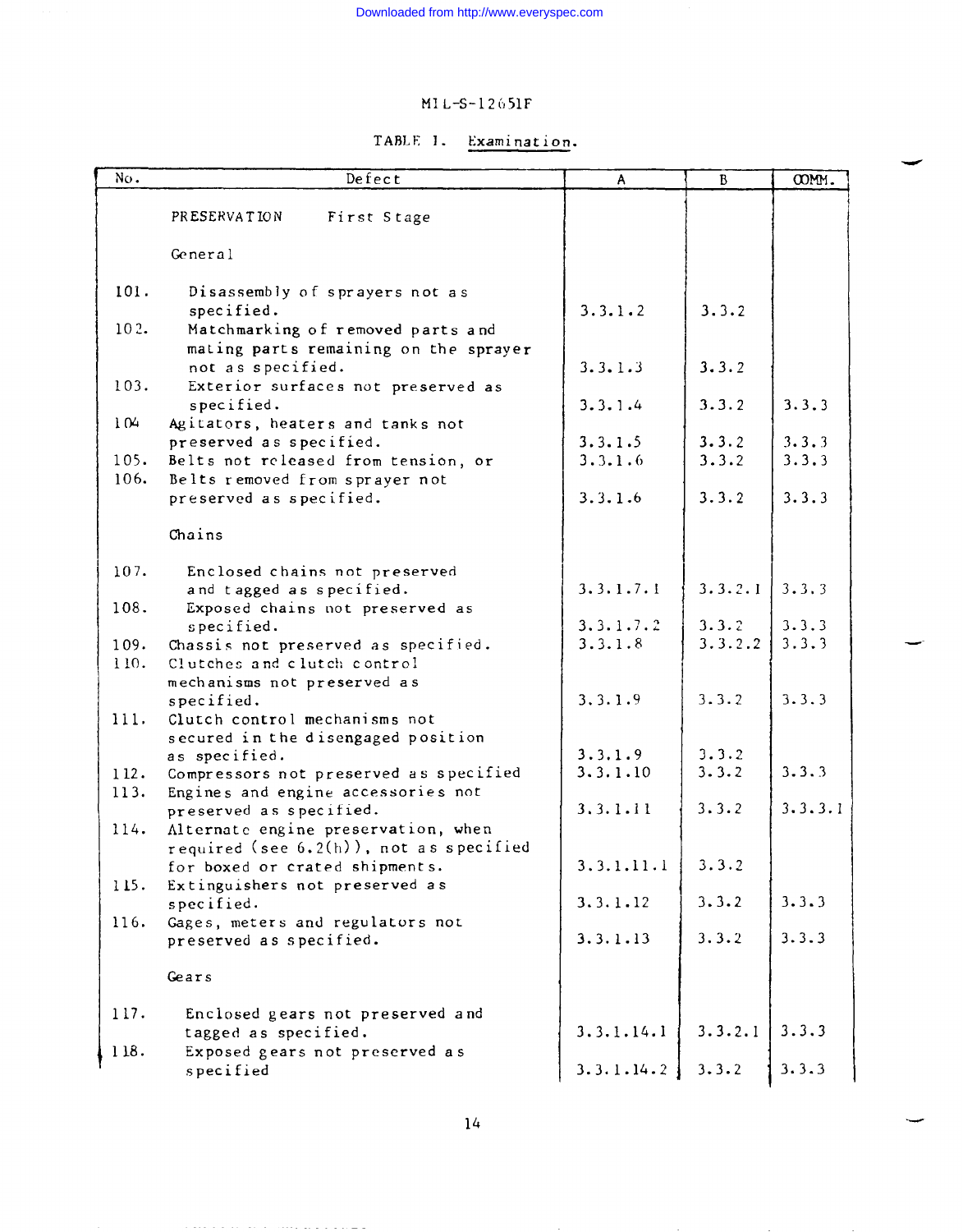# TABLE I. Examination. (Cont'd)

| No.          | Defect                                              | A          | $\, {\bf B}$ | COMM. |
|--------------|-----------------------------------------------------|------------|--------------|-------|
|              |                                                     |            |              |       |
| 119.         | Heaters (see $No. 104$ ).                           |            |              |       |
| 120.         | Hose and hose fittings not                          |            |              |       |
|              | preserved as specified.                             | 3.3.1.15   | 3.3.2        | 3.3.3 |
| 121.         | Instrument panels not prepared as                   |            |              |       |
|              | specified for unboxed (mobile)                      |            |              |       |
|              | shipment.                                           | 3.3.1.16   | 3.3.2        | 3.3.3 |
|              | Motors                                              |            |              |       |
|              |                                                     |            |              |       |
| 122.         | Air motors not preserved as                         |            |              |       |
|              | specfied.                                           | 3.3.1.17   | 3.3.2        | 3.3.3 |
| 123.         | Electric motors not preserved                       |            |              |       |
|              | as specified.                                       | 3.3.1.18   | 3.3.2        | 3.3.3 |
| 124.         | Nozzles and spray guns not preserved                |            |              |       |
|              | as specified.                                       | 3.3.1.19   | 3.3.2        | 3.3.3 |
| 125.         | Parts for repair of sprayer not pre-                |            |              |       |
|              | served as specified.                                | 3.3.1.20   | 3.3.2        | 3.3.3 |
| 126.         | Publications, technical, not preserved              |            |              |       |
|              | as specified.                                       | 3.3.1.21   | 3.3.2        | 3.3.3 |
| 127.         | Pulley groove faces not preserved as                |            |              |       |
|              | specified.                                          | 3.3.1.22   | 3.3.2        | 3.3.3 |
| 128.         | Pumps not preserved as specified.                   | 3.3.1.23   | 3.3.2        | 3.3.3 |
| 129.         | Regulators (see No. 115).                           |            |              |       |
| 130.         | Respirators not preserved as specified.             | 3.3.1.24   | 3.3.2        | 3.3.3 |
| 131.<br>132. | Spray guns (see No. 123).                           |            |              |       |
| 133.         | Tanks (see No. 104).                                |            |              |       |
|              | Tools for maintenance not preserved<br>as specified | 3.3.1.25   | 3.3.2        |       |
|              |                                                     |            |              | 3.3.3 |
|              | <b>ALTERNATE</b>                                    |            |              |       |
|              |                                                     |            |              |       |
|              | PRESERVATION<br>First Stage                         |            |              |       |
|              |                                                     |            |              |       |
| 134.         | Alternate unit preservation, when                   |            |              |       |
|              | required (see $6.2(j)$ , $6.2(k)$ or                |            |              |       |
|              | $6.2(m)$ ), not as specified for boxed              |            |              |       |
|              | or crated units.                                    | 3.3.1.26.1 | 3.3.2.3.1    |       |
|              |                                                     |            |              |       |
| 135.         | Alternate unit preservation, when                   |            |              |       |
|              | required (see $6.2(1)$ or $6.2(m)$ ), not           |            |              |       |
|              | as specified for unboxed (mobile)<br>units.         |            |              |       |
|              |                                                     | 3.3.1.26.2 | 3.3.2.3.1    |       |
|              |                                                     |            |              |       |
|              |                                                     |            |              |       |

15

--

 $\sim$   $-$ 

 $\overline{\phantom{m}}$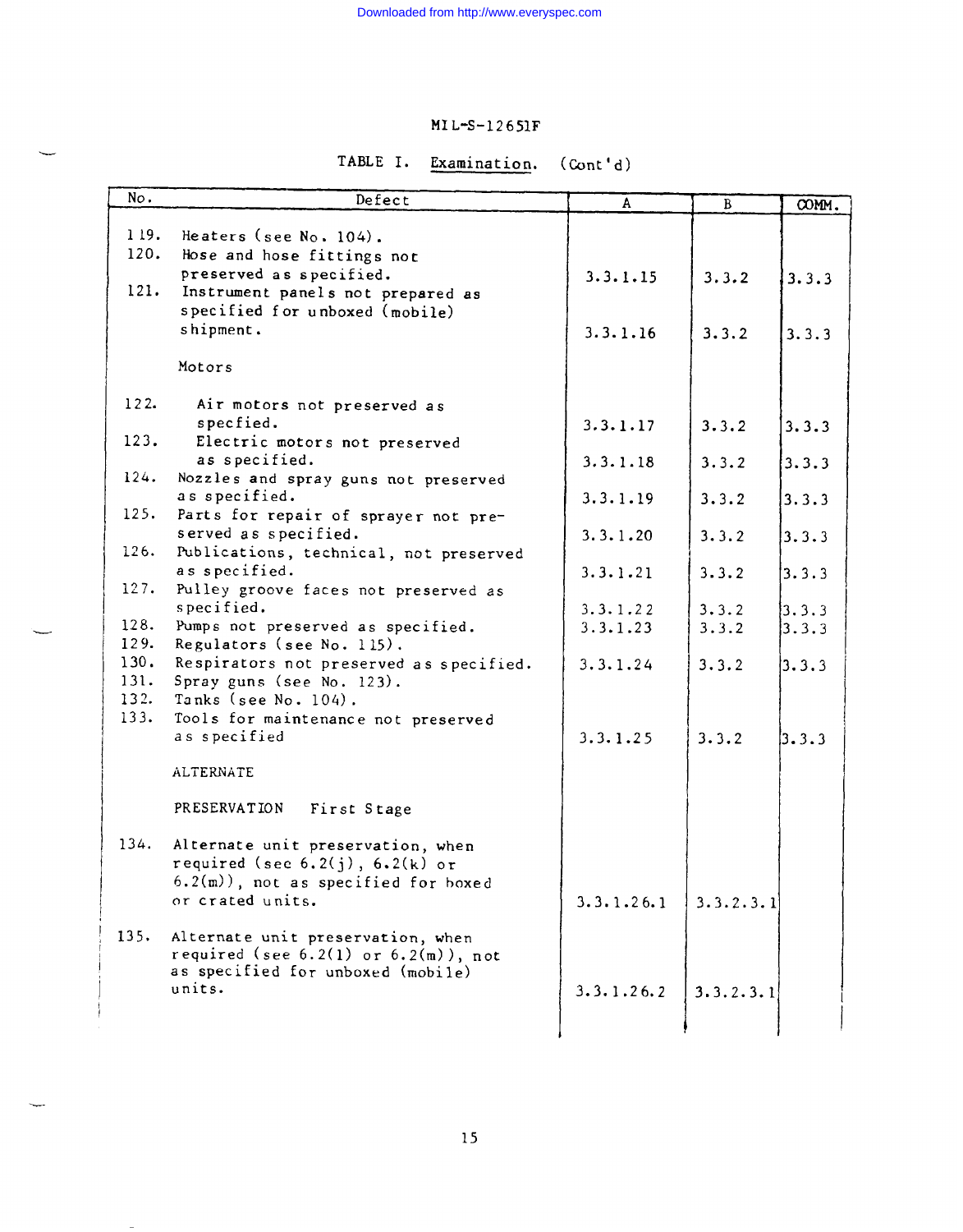$\rightarrow$   $\rightarrow$   $\rightarrow$ 

# MT 1.-S-I2651F

# TABLE I. Examination. (Cont'd)

| No.  | Defect                                                                                              | A                       | $\mathbf{B}$ | COMM. |
|------|-----------------------------------------------------------------------------------------------------|-------------------------|--------------|-------|
|      | Second Stage<br>CONSOLIDATION                                                                       |                         |              |       |
| 136. | Manually carried sprayers with chests<br>or carrying case not consolidated<br>as specified.         | 3.3.1.27.1              | 3.3.2.4      | 3.3.3 |
| 137. | Manually carried sprayers without<br>chests or carrying cases not consoli-                          | 3.3.1.27.2              | 3.3.2.4      | 3.3.3 |
| 138. | dated as specified.<br>Other than manually carried sprayers<br>not consolidated for boxed or crated |                         |              |       |
| 139. | shipment as specified.<br>Other than manually carried sprayers                                      | 3.3.1.27.3a             | 3.3.2.4      | 3.3.3 |
|      | not consolidated for unboxed (mobile)<br>shipment as specified.                                     | 3.3.1.27.3 <sub>b</sub> | 3.3.2.4      | 3.3.3 |
|      | Second Stage<br>PACKING                                                                             |                         |              |       |
|      | Manually carried sprayers.                                                                          |                         |              |       |
| 140. | Manually carried sprayers with chests<br>or carrying cases not packed as<br>specified.              | 3.4.1.1a                | 3.4.2        | 3.4.3 |
| 141. | Manually carried sprayers without<br>chests or carrying cases not packed                            | 3.4.1.1 <sub>b</sub>    | 3.4.2        | 3.4.3 |
|      | as specified<br>Other than manually carried sprayers                                                |                         |              |       |
| 142. | Trailer mounted or wheeled sprayers<br>not packed as specified for boxed                            |                         |              |       |
| 143. | shipment.<br>Trailer mounted or wheeled sprayers                                                    | 3.4.1.2.1.1             | 3.4.2        | 3.4.3 |
|      | not prepared as specified for unboxed<br>$(mobile)$ shipment.                                       | 3.4.1.2.1.2             | 3.4.2        | 3.4.3 |
| 144. | Truck mounted sprayers not prepared<br>as specfied for unboxed (mobile)<br>shipment.                | 3.4.1.2.2               | 3.4.2        | 3.4.3 |
| 145. | Container closure, including<br>strapping, not as specified.                                        | 3.4.1                   | 3.4.2        | 3.4.3 |
|      | Third Stage<br>MARKING                                                                              |                         |              |       |
| 146. | Shipping containers not marked as<br>specified.                                                     | 3.5.1                   | 3.5.1        | 3.5.2 |
| 147. | Sprayers prepared for unboxed (mobile)<br>shipment not marked as specified.                         | 3, 5.1                  | 3.5.1        | 3.5.2 |

 $\gamma$  ,  $\gamma$  ,  $\gamma$  ,  $\gamma$ 

 $\sim 10^7$ 

 $\sim$   $\sim$ 

 $\omega$  -  $\omega$  ,  $\omega$  ,  $\omega$  ,  $\omega$  ,  $\omega$  ,  $\omega$ 

-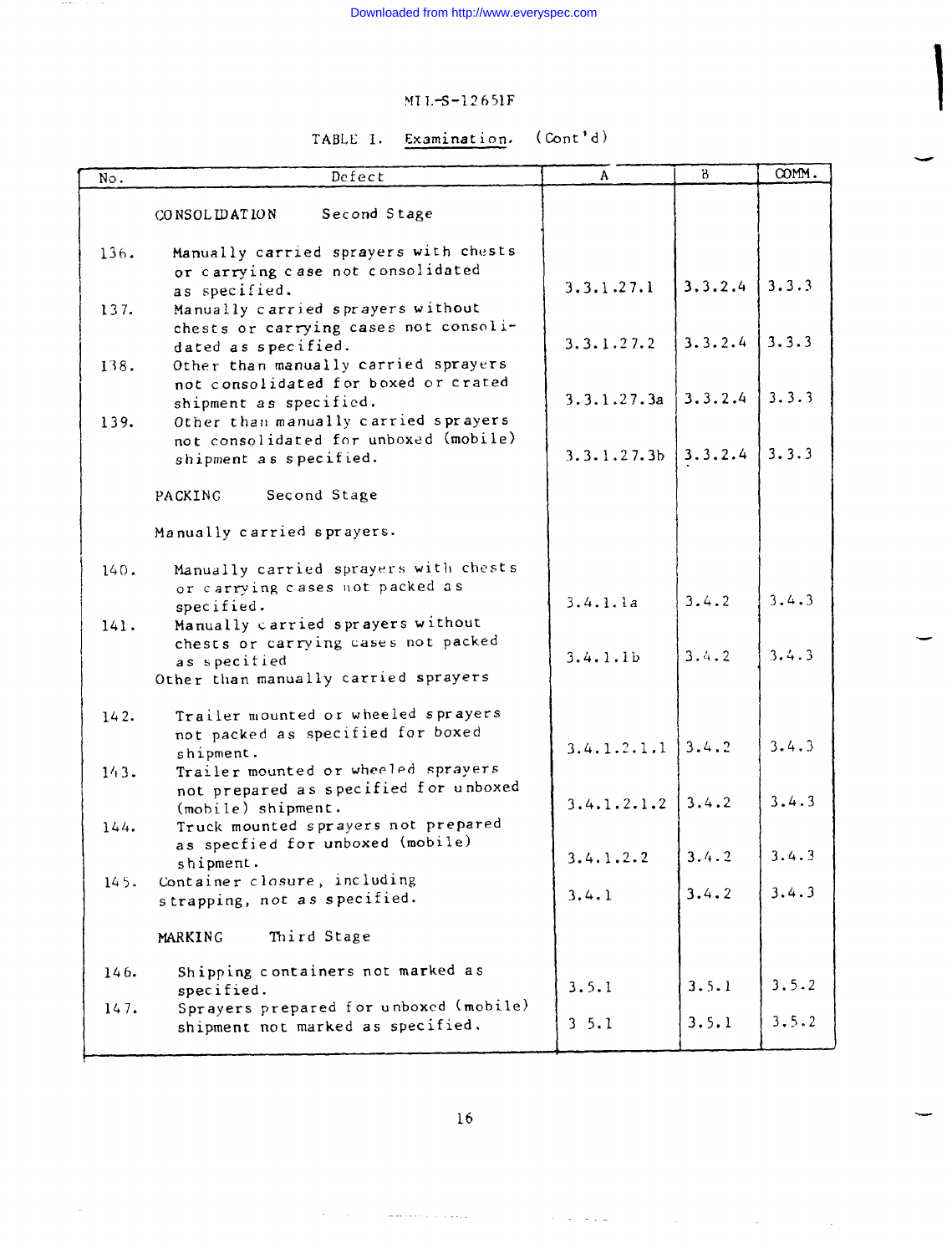5. PAGKAGING.

(This section is not applicable to this specification).

6. NoTES

6.1 Intended use. It is intended that the requirements of this specification be used for reference in Section 5 of Equipment Specifications, for direct reference in contracts or orders and can he used as a guide in the preparation oi packaging data sheets covering preservation, packing and marking of sprayers.

6.2 Ordering data. Procurement documents should specifiy the following:

- a. Title, number and date of this specification.
- b. Date of issue of DoDISS applicable and exceptions thereto (see 2.1.1).
- c. When a preproduction pack is not required (see 3.2).
- d. Time frame required for submission of preproduction pack (see 3.2).
- e. Degree of preservation and degree of packing required (see 3.3 and 3.4).
- f. When wheeled and trailer mounted sprayers are to be prepared for unboxed (mobile) shipment (see 3.3.1.8, 3.3.2.2, 3.4.I.2,1.2),
- g. Whether engines are to be preserved for Lype I (unboxed) or type II (boxed) shipments (3.3.1.11 and 3.3.2).
- h. When alternate engine preservation method IIa is required for level A preservation on engines installed on equipment to be boxod or crated (see 3,3.1.11.1).
- ]. Specific preservation instructions for repair parts when other than as specified in 3,3.1.20.
- .j. When alternate unit preservation method lla is required for level  $\Lambda$ preservation of boxed or crated units (see 3.3.1.26.1).
- k. When alternate unit preservation method I Ic is required for level A preservation of boxed or crated units (see 3.3.1.26.1).
- 1. When alternate unit preservation method 1 is required for level A preservation of unboxed (mobile) units (see 3.3.1.26.2).
- m. When alternate unit preservation method I is required for level B preservation of boxed or crated, or unboxed (mobile) units (see  $3.3.2.3.1$  or  $3.3.2.3.2$ ).
- n. Any special marking instructions (see 3.5).
- 0. When other thanDA Form 2258 is to used (see 3.7).
- p. When the sprayers shall be subjected to the operational tests (see 4.3.3).

{>.3 Except Ions. The requirements cf this specification do not cover metallizing outfits in FSC 3433.

6.4 Preproduction pack. Any changes or deviation of production packs from the approved preproduction pack will be subject to the approval of the contracting officer. Approval of the preproduction pack will not relieve the contractor of his obligation to preserve, pack and mark the sprayers in accordance with this specification.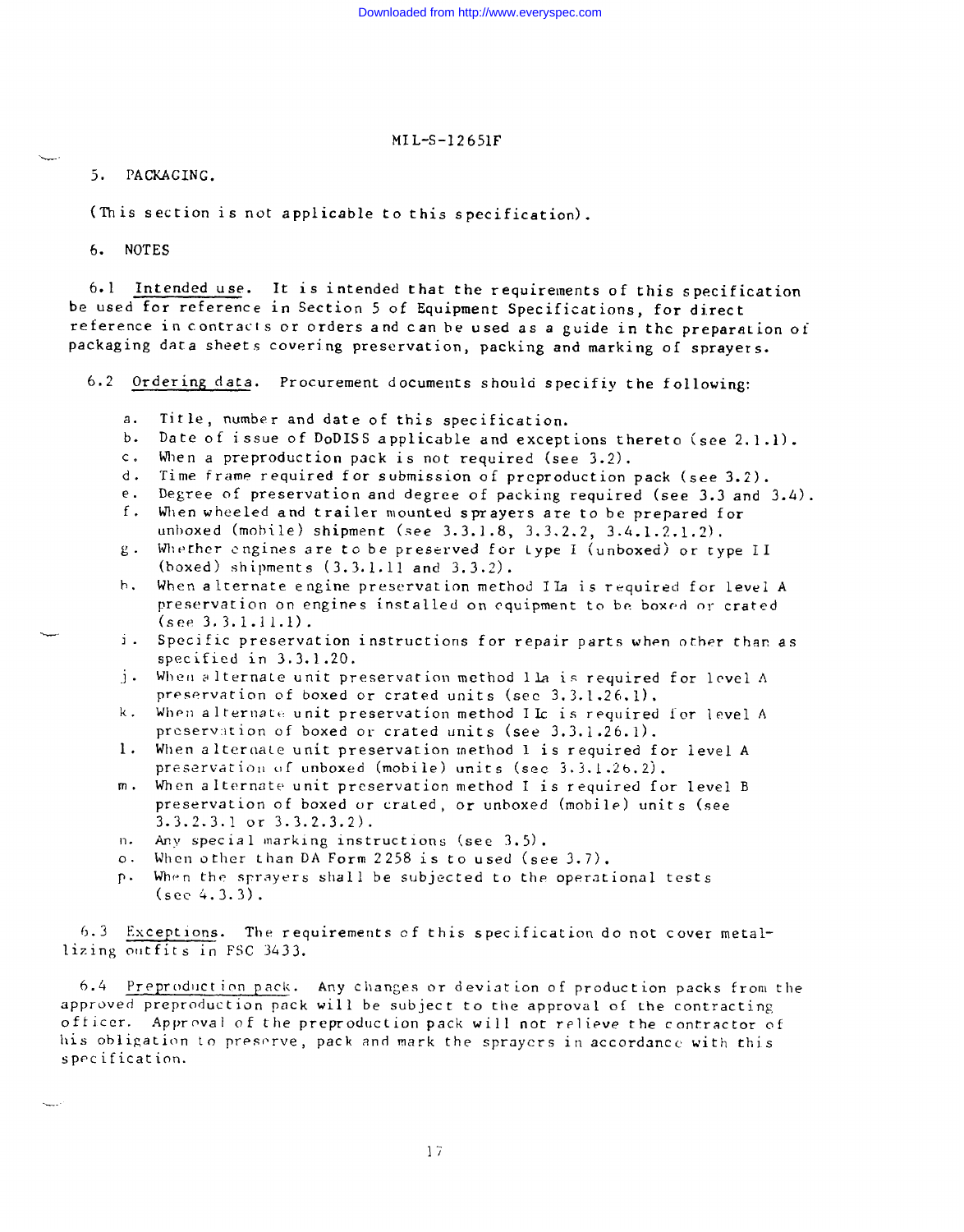b.5 DA Form 2258. 'he contracting office should arrange to furnish the necessary copies of DA Form 2258 when requested by the contractor (see 3.7).

6.6 Recycled material. It is encouraged that recycled materials be used when practical as long as it meets the requirements of the specification (see 3.1).

Custodians: Preparing activity:<br>Army - ME<br>Army - ME  $Array - ME$ Navy - YD<br>Air Force - 69 Project PACK-0654 Review activities: Army - SM Navy - MC, SH Air Force - 99 User activity: Navy - 0s

.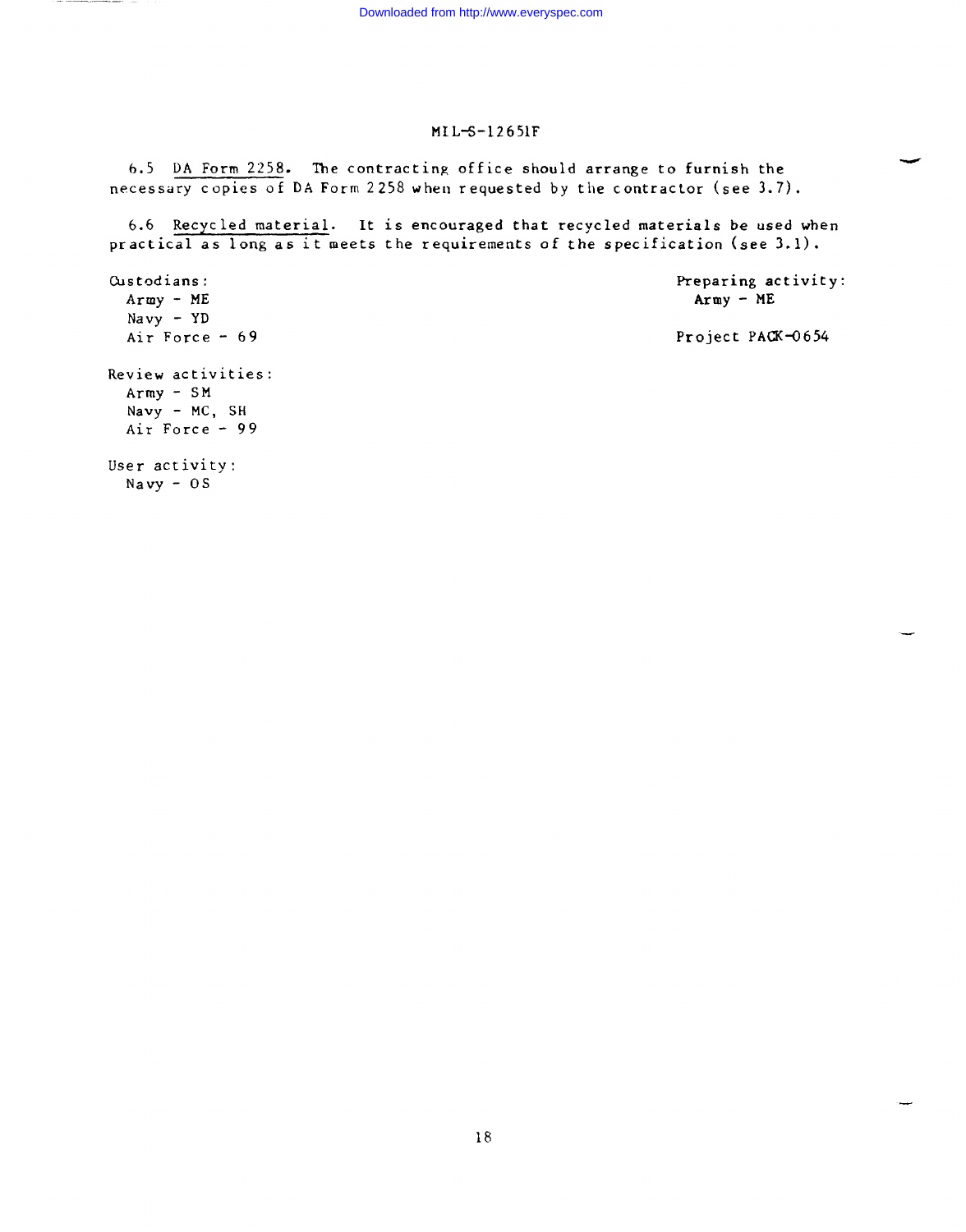INSTRUCTIONS: In a continuing effort to make our standardization documents better, the DoD provides this form for use in submitting comments and suggestions for improvements. All users of military standardisation documents are invited to provide suggestions. This form may be detached, folded along the lines indicated, taped along the loose edge (DO NOT STAPLE), and mailed. In block 5, be as specific as possible about particular problem areas such as wording which required interpretation, was too rigid, restrictive, loose, ambiguous, or was incompetible, and give proposed wording changes which would alleviate the problems. Enter in block 6 any remarks not related to a specific paragraph of the document. If block 7 is filled out, an acknowledgement will be mailed to you within 30 days to let you know that your comments were received and are being considered.

NOTE: This form may not be used to request copies of documents, nor to request waivers, deviations, or clarification of specification requirements on current contracts. Comments submitted on this form do not constitute or imply authorization to waive any portion of the referenced document(s) or to amend contractual requirements.

(Fold along this line)

 $\overline{a}$